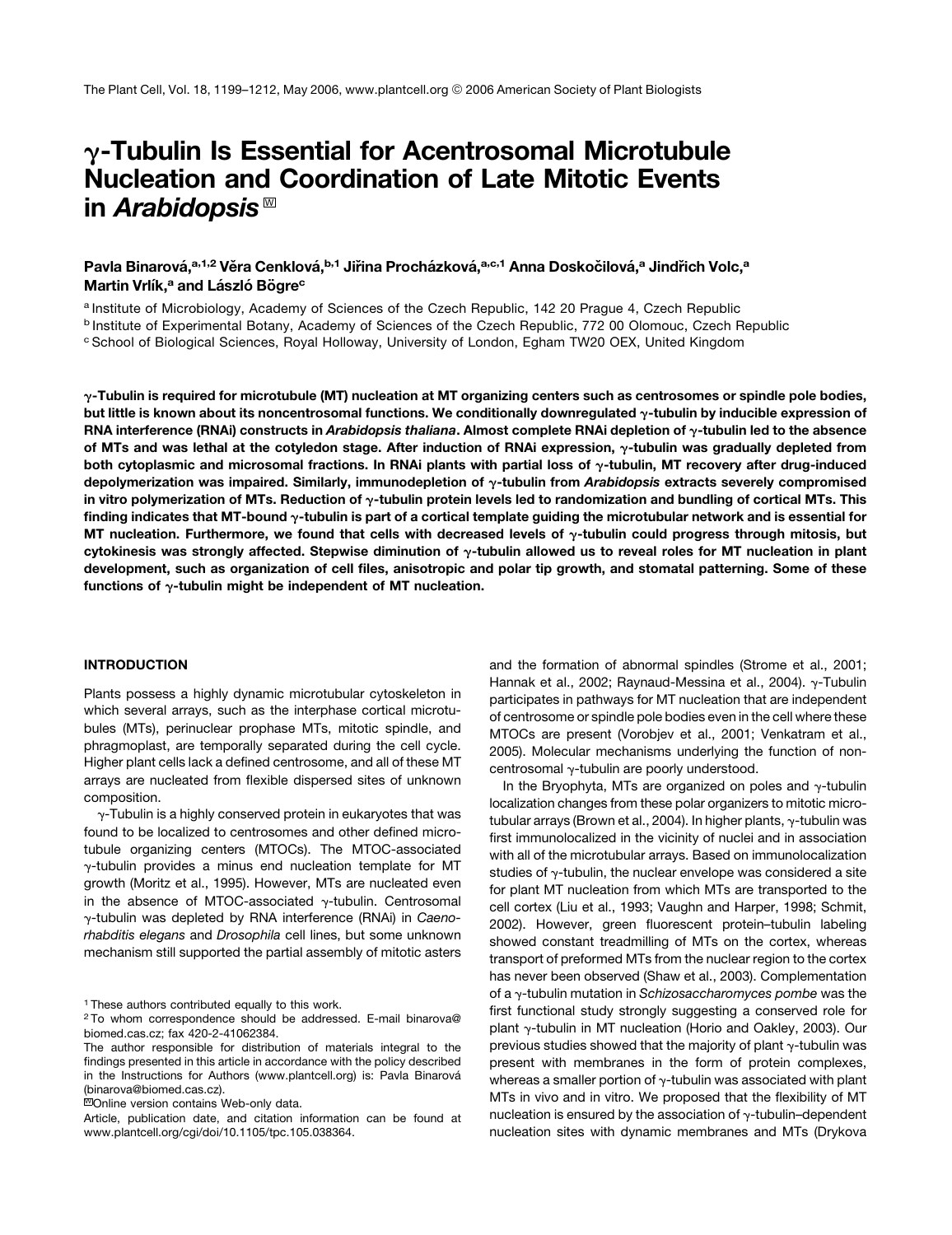et al., 2003). There is a growing body of evidence that such extracentrosomal MT nucleation elements travel on MTs in polarized epithelial cells (Reilein and Nelson, 2005) and in cells of *S. pombe* (Janson et al., 2005) or can nucleate MTs from membranes (Chabin-Brion et al., 2001). MT-dependent nucleation of cortical MTs by  $\gamma$ -tubulin was recently described in tobacco (*Nicotiana tabacum*) cells (Murata et al., 2005). The emerging resemblance of extracentrosomal MT organizing templates in mammalian cells, fungi, and plants might reflect conserved mechanisms for noncentrosomal MT nucleation.

Besides the relatively well-characterized roles for  $\gamma$ -tubulin in MT nucleation, there are other functions that might be unrelated to MT nucleation in animals and fungi. In *S. pombe* and *Aspergillus nidulans*, conditional mutants in g-tubulin were defective in mitotic spindle checkpoints, leading to aberrant cytokinesis (Hendrickson et al., 2001; Prigozhina et al., 2004).  $\gamma$ -Tubulin mutants in *S. pombe* have defects in the regulation of MT length, suggesting a role in MT stability (Paluh et al., 2000). In *Aspergil*lus, γ-tubulin was proposed to regulate cell cycle progression independent of its function as a MT nucleator (Prigozhina et al., 2004).  $\gamma$ -Tubulin was also found in nuclear complexes that link DNA recombination with centrosomal function (Lesca et al., 2005). The characteristics of plant  $\gamma$ -tubulin, such as its relatively high abundance compared with animal cells or fungi and its presence in various cell compartments, including nuclei, are also suggestive of multiple and perhaps divergent roles (Binarova et al., 2000).

Here, we address the in vivo role for  $\gamma$ -tubulin using inducible RNAi techniques to downregulate  $\gamma$ -tubulin transcript levels in *Arabidopsis thaliana*. We show that  $\gamma$ -tubulin is essential for noncentrosomal MT nucleation in plants. Induced diminution of  $\gamma$ -tubulin revealed the functional importance of dynamic g-tubulin redistributions during cell division. Moreover, reduced  $\gamma$ -tubulin levels disrupted processes that are associated with the specification of cell identity, such as stomatal patterning. Our studies provide new insights into multiple cellular and developmental functions for  $\gamma$ -tubulin in acentrosomal cells.

### RESULTS

### Generation of Plant Lines with Downregulated  $\gamma$ -Tubulin Levels by RNAi

There are two y-tubulin genes in *Arabidopsis* with 94% similarity at the DNA level. To downregulate both  $\gamma$ -tubulin genes, we prepared an RNAi construct with an inverted repeat corresponding to the 722-bp fragment of the 3' terminal part of Arabidopsis TubG1 mRNA and placed it under the control of a dexamethasoneinducible promoter. The expression cassette was designed to incorporate the reporter gene,  $\beta$ -glucuronidase (GUS), under the control of the same dexamethasone-inducible promoter to detect the level of induction. We stably transformed this construct into the *Arabidopsis* activator line 4C-S5 (Craft et al., 2005) and obtained 40 independent transformants. These were screened for phenotypic changes induced by 20  $\mu$ M dexamethasone that cosegregated 3:1 with hygromycin resistance and GUS expression in the T2 generation. The T-DNA insert was further verified by PCR in these lines. T2 generation seedlings from 10 chosen lines having a single T-DNA insert were germinated in the presence or absence of 20  $\mu$ M dexamethasone and screened for phenotypic responses. On average, 60% of seedlings within these lines responded to dexamethasone induction of RNAi expression by phenotypic changes of different strengths (see below).

We also prepared an RNAi construct with the same inverted repeat of  $\gamma$ -tubulin sequence under the control of an ethanolinducible promoter (Deveaux et al., 2003). The BASTA-resistant T2 generation was screened for phenotypic responses to RNAi induction by exposing seedlings to 0.2% ethanol on agar plates or watering in soil as described previously (Ketelaar et al., 2004). We obtained seven lines in which 60% of seedlings showed phenotypic changes after ethanol induction of RNAi expression.

A range of common phenotypic changes occurred equally at the plant and cellular levels with both of the inducible expression systems, strongly suggesting a link to  $\gamma$ -tubulin downregulation upon RNAi expression. Based on the severity of the induced abnormalities in the individual dexamethasone- and ethanolinducible  $\gamma$ -tubulin RNAi lines, we established categories of strong, mild, and weak phenotypes. Approximately 5% of plants exhibited a strong phenotype after RNAi induction; seedlings germinated on dexamethasone-containing medium had thick and short primary roots and died at the cotyledon stage (Figures 1A and 1B). Malformed seedlings with frequent calli-like protrusions could not recover when transferred to medium without dexamethasone. Fragile seedlings indicated a defect in cell wall formation. This strong phenotype was rarely observed ( $\sim$ 1% of seedlings) also with the ethanol-inducible system. The second group of transformants, displaying a mild phenotype, was the most abundant, 60 to 70%. Plants with dexamethasone- and ethanol-induced RNAi expression developed fragile, thick, curled true leaves that often turned pale green. They failed to flower and were dying 2 to 3 weeks after induction. Plants with the mild RNAi phenotype that developed 20 d after dexamethasone induction are shown in Figure 1C as representatives. In the course of this work, we analyzed the cellular and morphological phenotypes with both inducible RNAi lines, concentrating on plants with mild phenotypic effects and gradual  $\gamma$ -tubulin downregulation (see also Figures 3 to 8 below). The third group of transformants, occurring with  $\sim$ 30% frequency with both inducible systems, showed weak phenotypes and flowered under inductive conditions for RNAi expression. However, as demonstrated with plants grown on long-term dexamethasone induction, leaf rosettes were more compact, internode length was reduced, and siliques were short (Figure 1D). In the dexamethasoneinducible system, in most cases the strength of the phenotype correlated with the level of GUS expression upon induction (see Supplemental Figure 1 online). None of these phenotypes was observed in transformants without dexamethasone treatment or in plants transformed with an empty vector grown with or without dexamethasone. In the ethanol-inducible system, we occasionally observed weak root phenotypes without inducer, indicating some leakage in the expression system.

To determine the reduction in  $\gamma$ -tubulin levels upon induction of the RNAi construct, we performed protein gel blot analysis on seedlings taken from several independent lines showing variable strength of the phenotypes. In extracts from pooled seedlings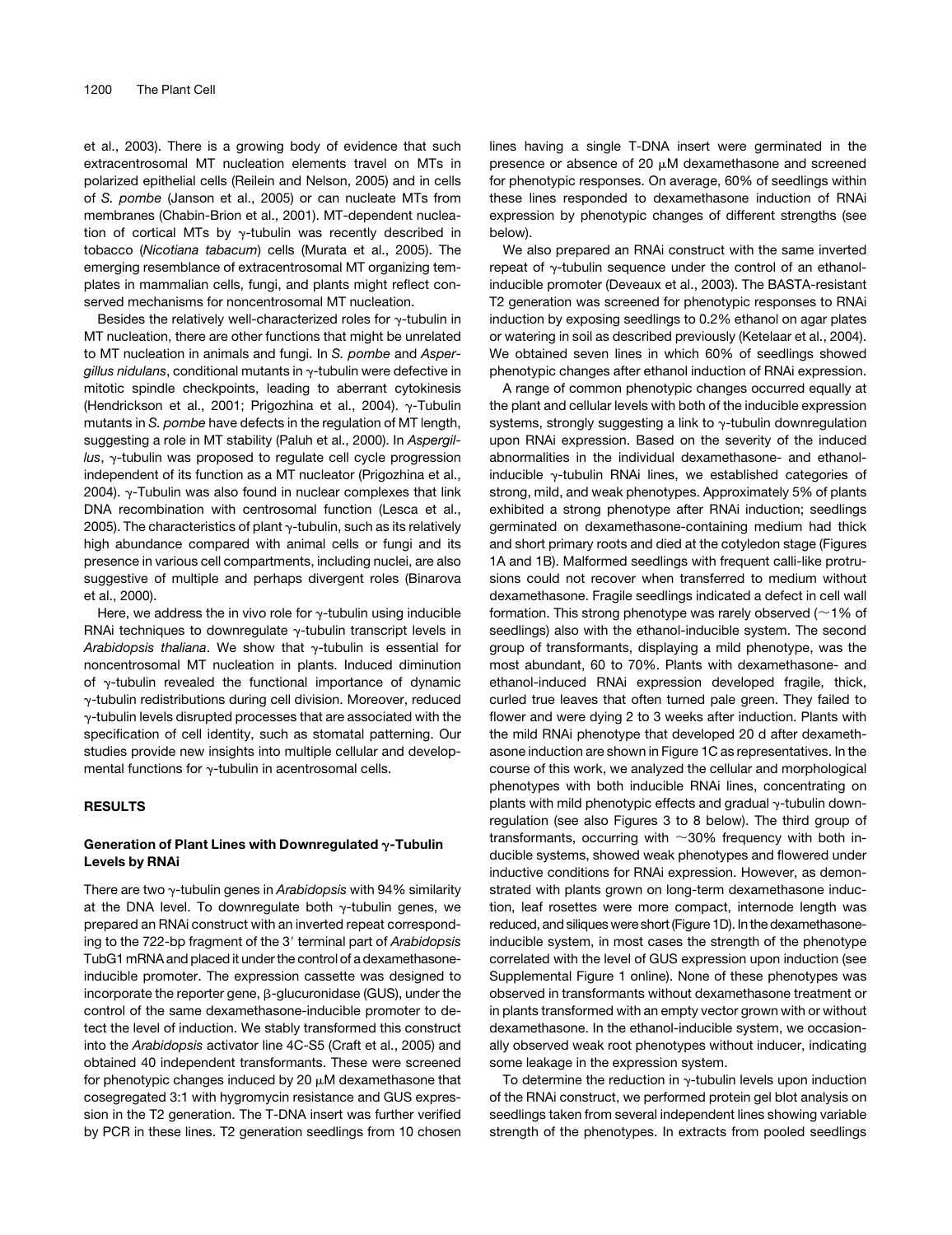

Figure 1. Developmental Abnormalities in *Arabidopsis* Lines with RNAi-Induced Downregulation of  $\gamma$ -Tubulin.

(A) Control uninduced *Arabidopsis* seedling transformed with dexamethasone-inducible RNAi construct 10 d after germination.  $Bar = 1 cm$ .

(B) Strong phenotype in a representative dexamethasone-induced RNAi g-tubulin seedling, 10 d after germination on medium with dexamethasone, showing growth arrest and lethality at the cotyledon stage. Histochemical GUS staining revealed strong inducible expression of the coregulated marker. As shown at left and in the enlarged boxed area, the main root is arrested and new auxiliary meristems are activated. Bars  $= 1$  mm.

(C) Mild RNAi phenotype in two representative dexamethasone-induced

with strong phenotypes (Figure 1B), the  $\gamma$ -tubulin levels were severely reduced 5 d after dexamethasone treatment and were depleted to undetectable levels 10 d after induction (Figure 1E). We determined the  $\gamma$ -tubulin levels in  $\sim$ 100 individual RNAi plants taken from independent transformed lines of both inducible systems showing mild phenotypes (Figure 1C). A convincing correlation between the gradual reduction of  $\gamma$ -tubulin protein levels and the severity of phenotypes was found in plants with both dexamethasone-inducible (Figure 1F, lanes 2 and 3) and ethanol-inducible (Figure 1F, lane 4)  $\gamma$ -tubulin RNAi constructs.

Previously, we showed that a major portion of plant  $\gamma$ -tubulin is recovered in the microsomal fraction; thus, membrane compartments were suggested to be important for plant acentrosomal MT nucleation (Drykova et al., 2003). Therefore, crude extracts from control plants and from plants that expressed the dexamethasone-inducible RNAi construct were fractionated to cytoplasmic and microsomal fractions, and  $\gamma$ -tubulin levels were found to be proportionally reduced in both (Figure 1G).

### Depletion of  $\gamma$ -Tubulin Impairs MT Nucleation

To asses how MTs are affected by RNAi depletion of  $\gamma$ -tubulin, we performed immunofluorescence labeling for  $\alpha$ - and  $\gamma$ -tubulin on seedlings in the strong phenotype category 10 d after induction with dexamethasone. The levels of  $\gamma$ -tubulin decreased below detectable levels by immunofluorescence, and MTs were absent from the cells (Figure 2A); this is consistent with the protein gel blot analysis that indicated severe depletion of g-tubulin (Figure 1E). These cells looked abnormal and had extremely large vacuoles, their nuclei were pushed from the central position to the cell wall, and the cytoplasm was reduced to narrow strands around the nucleus.

g-tubulin RNAi seedlings. Shown are a control uninduced plant and two RNAi plants 20 d after induction with arrested development. Bar  $= 1$  cm. (D) Weak  $\gamma$ -tubulin RNAi phenotype with reduced elongation growth. Control and dexamethasone-induced  $\gamma$ -tubulin RNAi plants were grown in soil for 50 d under continuous dexamethasone treatment. Bar  $= 1$  cm. **(E)** Immunoblot analysis of  $\gamma$ -tubulin in total protein extracts from dexamethasone-inducible  $\gamma$ -tubulin RNAi plants with the strong phenotype as shown in (B) arrested at the cotyledon stage. Lane 1, uninduced control; lanes 2 and 3, pooled seedlings 5 d after induction; lanes 4 and 5, pooled seedlings 10 d after induction.

**(F)**  $\gamma$ -Tubulin in seedlings with the mild phenotype as shown in (C).  $\gamma$ -Tubulin was analyzed by immunoblotting in total protein extracts from individual  $\gamma$ -tubulin RNAi plants. Lane 1, uninduced control; lane 2, plants with dexamethasone-induced RNAi for 15 d; lane 3, dexamethasone induction for 20 d; lane 4, plants with ethanol-induced RNAi for 15 d. Samples were loaded at the same protein content (40  $\mu$ g/lane). Shown are typical examples of protein gel blot analysis selected from  $\sim$ 100 analyzed RNAi plants, all showing a corresponding reduction in  $\gamma$ -tubulin levels with the severity of the phenotypes.

(G) Distribution of  $\gamma$ -tubulin in cytoplasmic and membrane fractions from RNAi plants 15 d after induction. S100, high-speed supernatant; P100, microsomal pellet. Lane 1, uninduced control; lane 2, induced RNAi plant. To compare the relative distribution of  $\gamma$ -tubulin, pelleted material was resuspended in a volume equal to that of the corresponding supernatant.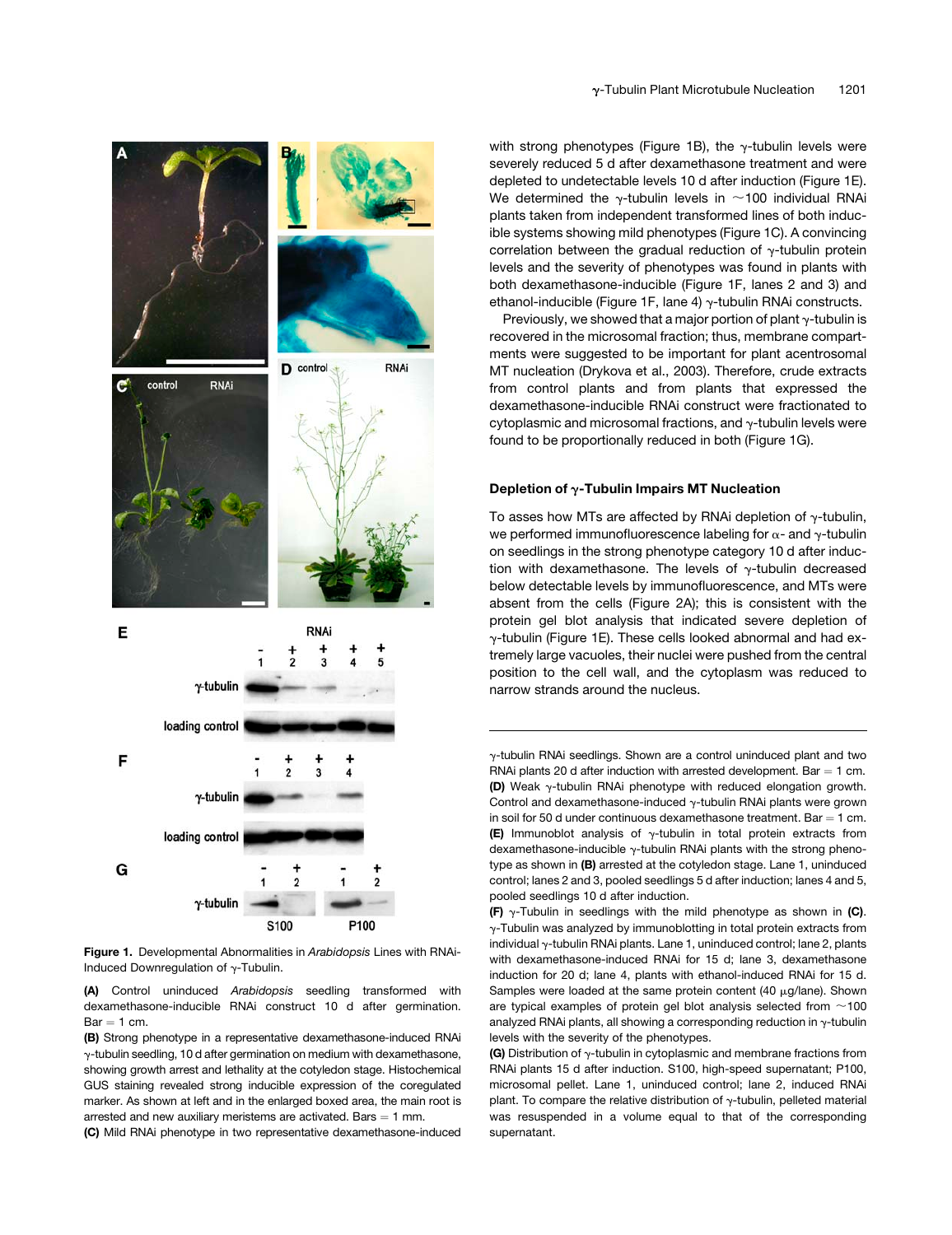



(A)  $\alpha$ -Tubulin labeling in an RNAi plant (strong phenotype as shown in Figure 1B) grown for 10 d on dexamethasone. Mitotic microtubular arrays were immunolabeled in control root tip cells (arrows), whereas in RNAi seedlings, MTs were largely absent and cells had extreme vacuolization and small nuclei close to the cell walls. DAPI, 4',6-diamidino-2-phenylindole. Bar =  $10 \mu m$ .

(B) Recovery of MTs after depolymerization by the drug APM. In control uninduced plants, MT regrowth was observed at 15 min after removal of APM. In plants (mild phenotype as shown in Figure 1C) with dexamethasone RNAi expression induced for 10 d, the level of  $\gamma$ -tubulin was partially reduced, and a few short, thick bundles of MTs were recovered in the vicinity of nuclei 1 h after APM removal. Bar = 10  $\mu$ m.

(C) In vitro polymerization of MTs in extracts immunodepleted for  $\gamma$ -tubulin. Taxol-driven polymerization from input extracts is shown in the top panel, followed by immunoblot analysis for  $\alpha$ - and  $\gamma$ -tubulin of pelleted MTs and supernatants in the bottom panel. No MTs were pelleted from extracts immunodepleted for  $\gamma$ -tubulin. C, control; ID, immunodepleted; MD, mock-depleted.

The lack of MTs in cells with RNAi-depleted  $\gamma$ -tubulin as well as the accompanying cellular changes indicated that  $\gamma$ -tubulin is essential for the formation of plant MTs. Because of the severe abnormalities in these cells, the loss of MTs could also be a secondary effect. Therefore, we further investigated the nucleation role of  $\gamma$ -tubulin in plants with mild phenotypes in which 10 d of dexamethasone-induced RNAi expression reduced y-tubulin levels by  $\sim$ 70%. MTs were present in these cells, so we followed their recovery after depolymerization using the drug amiprophos methyl (APM) in dexamethasoneinduced and uninduced plants. Figure 2B shows that in uninduced plants, MTs started to regrow from the perinuclear and cortex regions 15 min after the removal of APM. Contrary to this, in cells induced for the expression of the RNAi construct, MT regrowth was much slower, and only a few short, thick bundles of MTs were recovered in the vicinity of nuclei 1 h after APM removal (Figure 2B).

To further confirm the role for  $\gamma$ -tubulin in MT nucleation, we depleted  $\gamma$ -tubulin from cell extracts and performed in vitro polymerization assays from cell extracts of *Arabidopsis*, as described previously (Drykova et al., 2003).  $\gamma$ -Tubulin was almost completely eliminated from the extracts by immunodepletion, whereas in the mock experiment,  $\gamma$ -tubulin protein levels were not significantly changed (Figure 2C). The immunodepleted extracts were used as the input extracts in MT spin-down experiments. Data from spin-down experiments showed that taxoldriven polymerization of MTs from  $\gamma$ -tubulin–immunodepleted extracts was severely impaired, whereas MTs from the control or from the mock-depleted extracts were able to polymerize. The failure of MT polymerization from the extracts immunodepleted for  $\gamma$ -tubulin was also observed microscopically on slides by visualizing MTs with both immunofluorescence and differential interference contrast (DIC) optics (see Supplemental Figure 2 online). Together, the absence of MTs after RNAi depletion or immunodepletion of  $\gamma$ -tubulin and the limited MT recovery in cells with partial reduction of  $\gamma$ -tubulin level suggest that  $\gamma$ -tubulin is essential for MT nucleation and polymerization in vivo in plants and in vitro in cell extracts.

### Organization of Cortical MTs Is Sensitive to RNAi-Induced Reduction of  $\gamma$ -Tubulin Levels

In *Arabidopsis* uninduced control cells, y-tubulin is distributed on the cortex and along cortical MTs in a patchy pattern. The cellular distribution of  $\gamma$ -tubulin was altered in cells after RNAi induction; the signal for immunolabeled  $\gamma$ -tubulin rapidly disappeared from cortical MTs in plants of the mild phenotype category 5 d after induction with dexamethasone (Figure 3A). Although almost complete RNA idepletion of  $\gamma$ -tubulin prevents MT polymerization, partial depletion allows MTs to be formed but affects the organization of specific subsets of MTs. The regular transverse arrangement of cortical MTs in roots of *Arabidopsis* plants was randomized 5 d after RNAi induction with dexamethasone, and MTs became shortened and bundled (Figure 3B). This finding was similar in both dexamethasone- and ethanol-inducible systems and indicates that cortical MTs rapidly responded to the reduction in  $y$ -tubulin levels.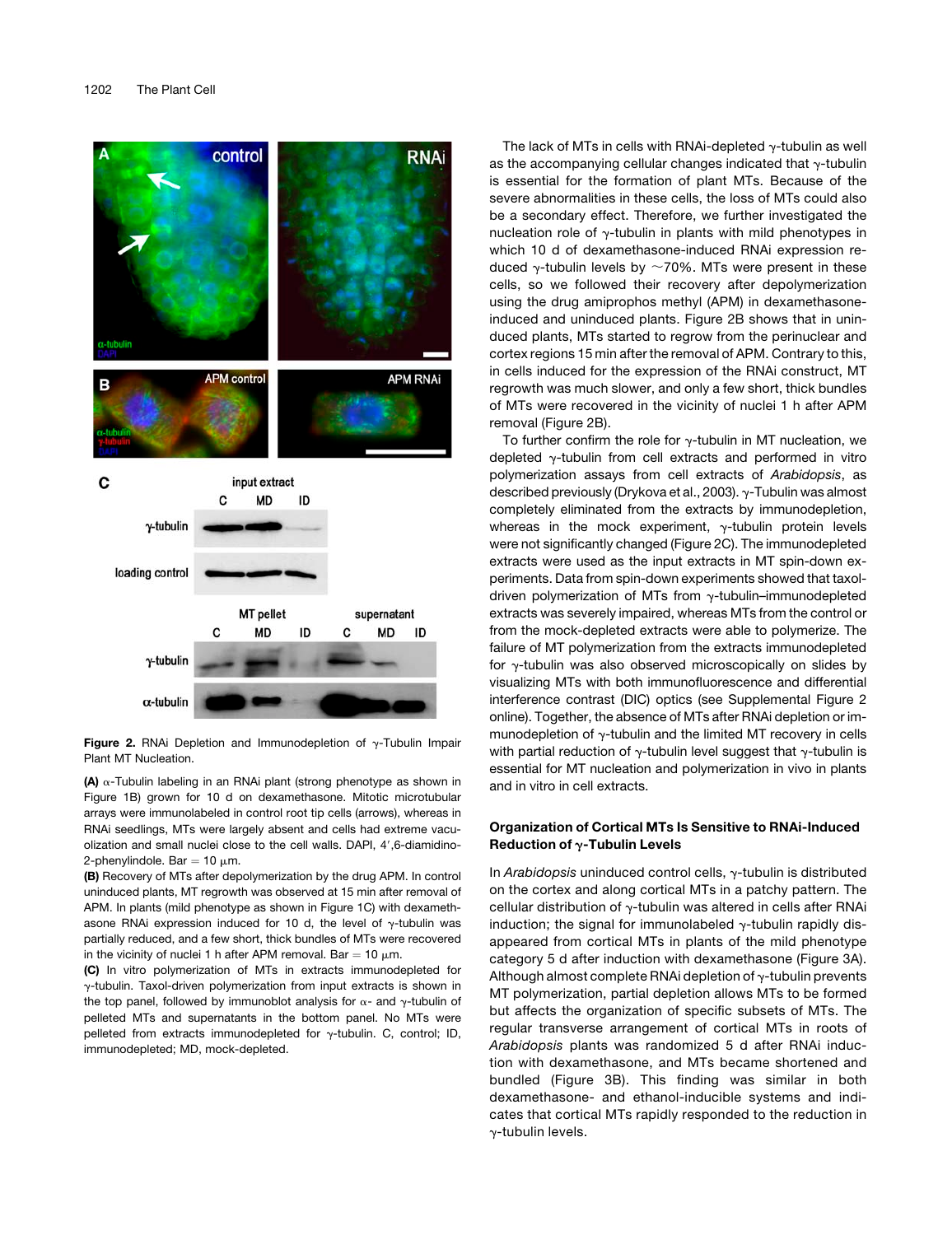

Figure 3. Organization of Cortical MTs Is Sensitive to Decreased g-Tubulin Levels.

(A)  $\gamma$ -Tubulin and DNA labeling in roots of control and dexamethasoneinducible RNAi plants (mild phenotype).  $\gamma$ -Tubulin was distributed on the cortex and along cortical MTs in a patchy pattern in control plants, and the signal for  $\gamma$ -tubulin rapidly disappeared from cortical MTs in RNAiexpressing plants 5 d after induction with dexamethasone. Bar =  $10 \mu m$ . (B) Parallel arrangements of cortical MTs in control plants became randomized in RNAi plants 5 d after induction with dexamethasone.  $Bar = 10 \mu m$ .

### Reduction of  $\gamma$ -Tubulin by RNAi Affects Cytokinesis

Next, we examined how the reduced  $\gamma$ -tubulin levels affect cell division in roots in which division planes are strictly controlled, leading to precisely organized cell files. Although  $\gamma$ -tubulin in higher plant cells is not associated with discrete polar MTOCs such as centrosomes, its punctate staining on mitotic MTs, in the polar region, and in the region of phragmoplast and cell plate formation shows bipolarity from prophase to telophase (Drykova et al., 2003). Here, we show that  $\gamma$ -tubulin is gradually depleted from all of these polar locations in cells with RNAi expression (Figures 4A and 4B). In animal cells, depletion of centrosomeassociated  $\gamma$ -tubulin leads to monopolar or multipolar spindles during mitosis (Hannak et al., 2002), but this was rarely observed in our experiments, and despite the reduction of spindleassociated  $\gamma$ -tubulin, spindles remained focused to acentrosomal poles (Figure 4B). In some cases when  $\gamma$ -tubulin was severely depleted, spindles collapsed and only remnants of MTs remained in the vicinity of chromosomes (Figure 4C).

Compared with the precisely organized cell files of the control (Figure 4A), patches of cells with defective arrangements of cell walls were observed in RNAi-expressing plants in both dexamethasone- and ethanol-inducible systems. As shown in Figure 4B for plants grown for 10 d with dexamethasone induction, dividing root cells with reduced levels of  $\gamma$ -tubulin were able to progress through mitosis, but misaligned cell walls and binuclear cells revealed that cytokinesis was severely impaired. Immunofluorescent labeling confirmed that  $\gamma$ -tubulin levels were

significantly reduced in these cells. Misoriented phragmoplasts and cell division planes were the most common cytokinetic defects we observed in cells with reduced  $\gamma$ -tubulin levels (Figures 4B) and 4D) and led to distortion of regular cell files, as shown also in Figure 5. We also found phragmoplasts with bundled and disorganized MTs (Figure 4E). In some cells, the early-stage solid phragmoplast persisted between separated nuclei that already showed decondensed chromatin (Figure 4F). Thus, the expansion into a late ring-like phragmoplast and the corresponding cell plate expansion were delayed beyond the nuclear cycle or were absent in cells with reduced levels of  $\gamma$ -tubulin. Prolonged RNAi induction for 20 d led to severe depletion of  $\gamma$ -tubulin and to the absence of MTs; cells frequently became binuclear (Figure 4G).

The cytokinetic abnormalities observed in  $\gamma$ -tubulin RNAi plants suggest that the presence of  $\gamma$ -tubulin on mitotic spindle poles and its timely translocation to the site of cell plate formation during the anaphase-to-telophase transition are important for the spatial and temporal coordination of late mitotic events.

### Organization of Cell Files and Anisotropic Cell Expansion in Roots Are Both Affected by RNAi Reduction of  $\gamma$ -Tubulin Levels

To assess the role of  $\gamma$ -tubulin in plant development, we analyzed RNAi plants with gradually reduced  $\gamma$ -tubulin within the mild phenotype category (Figure 1C). In control roots, cells are strictly organized into files radially and into meristematic, elongation, and differentiation zones longitudinally. Radial expansion of cells initially became obvious in the elongation zone of RNAi-expressing seedlings 5 to 6 d after germination on inductive medium with dexamethasone or ethanol. Instead of anisotropic growth, cells became isodiametric, enlarged with small nuclei dislocated close to the cell wall, and some binuclear cells appeared, as shown in dexamethasone-induced RNAi plants 5 d after induction (Figure 5A). With increased RNAi induction in time, even cells in the meristematic zone became highly vacuolated and nuclei became shifted from the central position to the site of cell division, which indicated an arrest in cell cycle progression and a loss of stem cell identity within the meristem (Figure 5B). Observation of root epidermal cells revealed that the cell files were interrupted with clusters of disoriented cells or that the files with regularly elongated cells were interrupted with clusters of aberrant cells in which anisotropic growth was lost (Figure 5C). All cell files became disorganized in roots of RNAi plants grown under dexamethasone- or ethanol-induced conditions; the malformed root of a plant grown for 15 d with dexamethasone is shown in Figure 5D. The aberrant root morphogenesis is consistent with the observation of grossly misaligned phragmoplasts and aberrant cytokinesis (Figure 4). Membrane staining with FM1-43 and propidium iodide staining, which penetrates membranes of damaged cells, revealed the presence of dead cells; clusters of small nuclei stained with propidium iodide were closely packed together without any sign of being organized into cell files. The meristematic cell clusters were interspersed within large, highly vacuolated isodiametric cells with extensive callose deposition. Epidermal cells were extremely enlarged, forming bulges.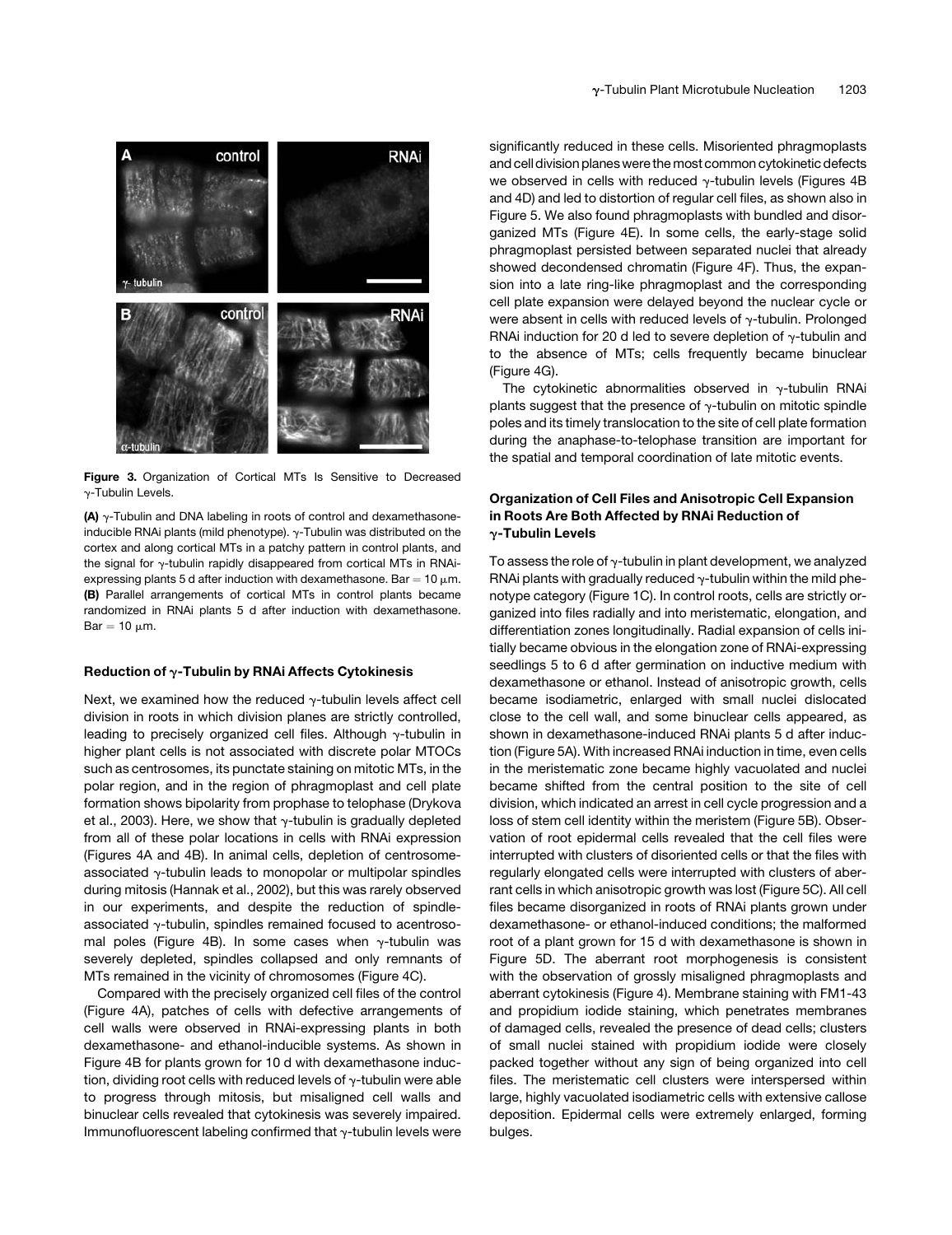

Figure 4. g-Tubulin RNAi in Dividing Cells of *Arabidopsis* Roots Affect Cytokinesis and the Organization of Cell Files.

(A) Whole-mount a-tubulin (green) and  $\gamma$ -tubulin (red) immunolabeling and DAPI staining of DNA (blue) of control uninduced seedlings having regularly arranged cell files.  $\gamma$ -Tubulin in the root cells of the control exhibits bipolar localization from prophase (arrowheads) to telophase when it accumulates in the phragmoplast and the forming cell plate area.

(B) Whole-mount  $\alpha$ -tubulin (green) and  $\gamma$ -tubulin (red) immunolabeling and DAPI staining of DNA (blue) of RNAi-expressing seedlings with mild phenotypes and reduced y-tubulin levels 10 d after dexamethasone induction. Shown are a merged image (left panel),  $\alpha$ -tubulin, y-tubulin, DAPI staining, and DIC image (four small right panels). MTs are still present in mitotic cells, with spindles focused to acentrosomal poles, but cytokinesis became defective. The phragmoplasts are misaligned (arrows), and the organization of cell files is disrupted. The yellow line indicates the shape of a binuclear cell in the DIC image. Dividing cells are surrounded by enlarged cells with callose deposits.

(C) Collapsed spindle with MTs randomly arranged in the vicinity of chromosomes in a cell with severely depleted  $\gamma$ -tubulin 15 d after induction with dexamethasone.

(D) Misorientation of cell division planes in roots expressing ethanol-induced RNAi for 10 d.

(E) Phragmoplast with bundled and disorganized MTs in roots expressing dexamethasone-induced RNAi for 10 d.

(F) Early solid phragmoplast persists between separated nuclei with already decondensed chromatin, as revealed by DAPI staining. The expanded ringlike phragmoplast is present in this late stage of cytokinesis in the control cells (A).

(G) Cells are often binuclear in seedlings 20 d after induction, with severe depletion of  $\gamma$ -tubulin.

Bars  $= 10 \mu m$ .

### $\gamma$ -Tubulin Is Important for Initiation and Tip Growth of Root Hair Cells

In control uninduced plants, the transition between the elongation zone and the differentiation zone is marked by the exclusive presence of root hairs that develop according to defined positional patterns and elongate by a process known as tip growth. Root hair development was severely disrupted with dexamethasone- and ethanol-inducible  $\gamma$ -tubulin RNAi expression. This is shown on a root 8 d after dexamethasone treatment in which ectopic root hair formation was observed along the entire root length (Figure 6A). Closer inspection revealed that elimination of  $\gamma$ -tubulin affected both pattern formation and morphogenesis of root hairs. The nucleus was misplaced in the bulge, and sometimes two nuclei were present within the same root hair, stacked beneath an extremely large vacuole (Figure 6B). In wild-type plants, root hairs grow in a single axis from an initiated bulge. Root hairs that developed with reduced levels of  $\gamma$ -tubulin often failed to form a single axis, and bulges with two or more growth axes were observed (Figure 6C). In plants with severely depleted  $\gamma$ -tubulin,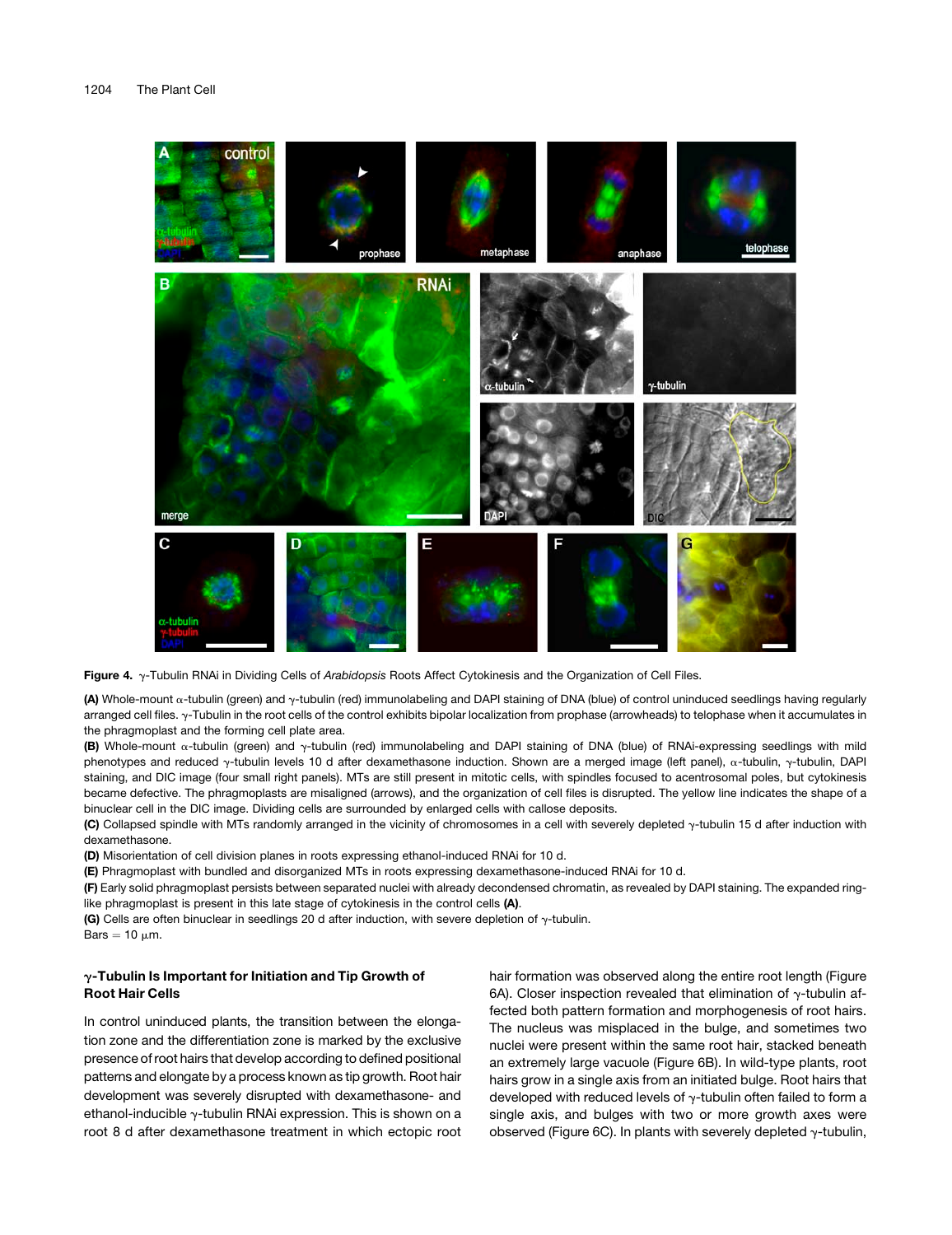

Figure 5. The Organization of Root Cell Files Is Distorted with RNAi-Induced Diminution of  $\gamma$ -Tubulin.

(A) DIC images of a root from an uninduced control plant (left) with cells organized as files and the root of an RNAi plant (right) 5 d after dexamethasone induction with radial expansion and with binuclear cells (arrow).

(B) Confocal laser scanning microscopy single optical section of a root tip of an RNAi plant 10 d after dexamethasone induction. FM1-43 membrane staining and propidium iodide (PI) nuclear staining showed that cells in the meristematic zone became vacuolated, with nuclei shifted from a central position, whereas cell division sites were often misaligned (arrow).

(C) Patches of epidermal cells with misaligned cell walls (top, arrow) or clusters of isodiametric epidermal cells (bottom, arrowhead) in the elongation zone of RNAi plants 10 d after induction of RNAi with ethanol shown in DIC images.

(D) Confocal laser scanning microscopy single optical sections through

the bulge did not develop further, suggesting the failure of transition from the initiation stage to root hair tip growth (Figure 6D). Many independent experiments with both inducible systems showed that the root hair phenotype is frequent in plants expressing RNAi (Figures 6B to 6D), and such abnormalities were not found or were found only rarely in uninduced controls or in plants transformed with empty vector grown with or without dexamethasone or ethanol induction. We quantitated the root hair abnormalities for both inducible systems, but results are shown only for the dexamethasone induction (Figure 6E). Our data demonstrate that the cell fate specification during root hair initiation, the regular transition from root hair initiation to tip growth, and the maintenance of a single growth axis all require a minimal level of  $\gamma$ -tubulin.

### Decreased  $\gamma$ -Tubulin Levels Alter Leaf Development and Stomatal Patterning

The observed RNAi phenotype of the aerial parts of plants was similar in both dexamethasone- and ethanol-inducible systems. The aberrant leaf morphology of plants with the mild phenotype (Figure 1C) grown for 15 d with ethanol induction is shown in Figures 7A to 7D. True leaves of RNAi-expressing plants were thick and curled, with extensive adaxial growth and a rough blade surface (Figure 7A). The youngest true leaves that developed under severe depletion of  $\gamma$ -tubulin were several times thicker than control leaves, often with club-shaped blades suggesting a complete loss of dorsoventral polarity (Figure 7B). Trichomes were fewer in number and had extremely swollen bases (Figure 7C), prolonged RNAi induction resulted in unbranched trichomes (Figure 7D), and trichomes were completely absent under severe depletion of  $\gamma$ -tubulin (Figure 7B).

As shown in Figure 1D, transformants with a weak phenotype showed elongation defects, but leaves presented no visible morphological differences. However, closer inspection revealed defects in stomatal patterning. Stomata development follows a strict developmental pattern, a fundamental aspect of which is the so-called one-cell-spacing rule: stomata do not contact each other directly. To maintain the rule, stomata are formed by at least one asymmetric and one symmetric division controlled by position-dependent cell signaling (Geisler et al., 2003). Contrary to the control, clusters of two to four stomata were present in leaves of soil-grown plants in which the expression of the RNAi construct was induced by dexamethasone, although the division of stomata was completed (Figure 8A). Immunofluorescent staining revealed the presence of MTs in guard cells of clustered stomata, apparently without significant changes in arrangement (Figure 8B). In inflorescence stems of plants with the weak phenotype grown with dexamethasone RNAi expression, the cells in files were shorter and the stomata were also in clusters (Figure 8C).

the central root (left) and close to the surface layer (right) show that all cell files are distorted in roots grown for 15 d with dexamethasone-induced RNAi expression. FM1-43 and propidium iodide staining are as in (B). Bars  $= 10 \mu m$ .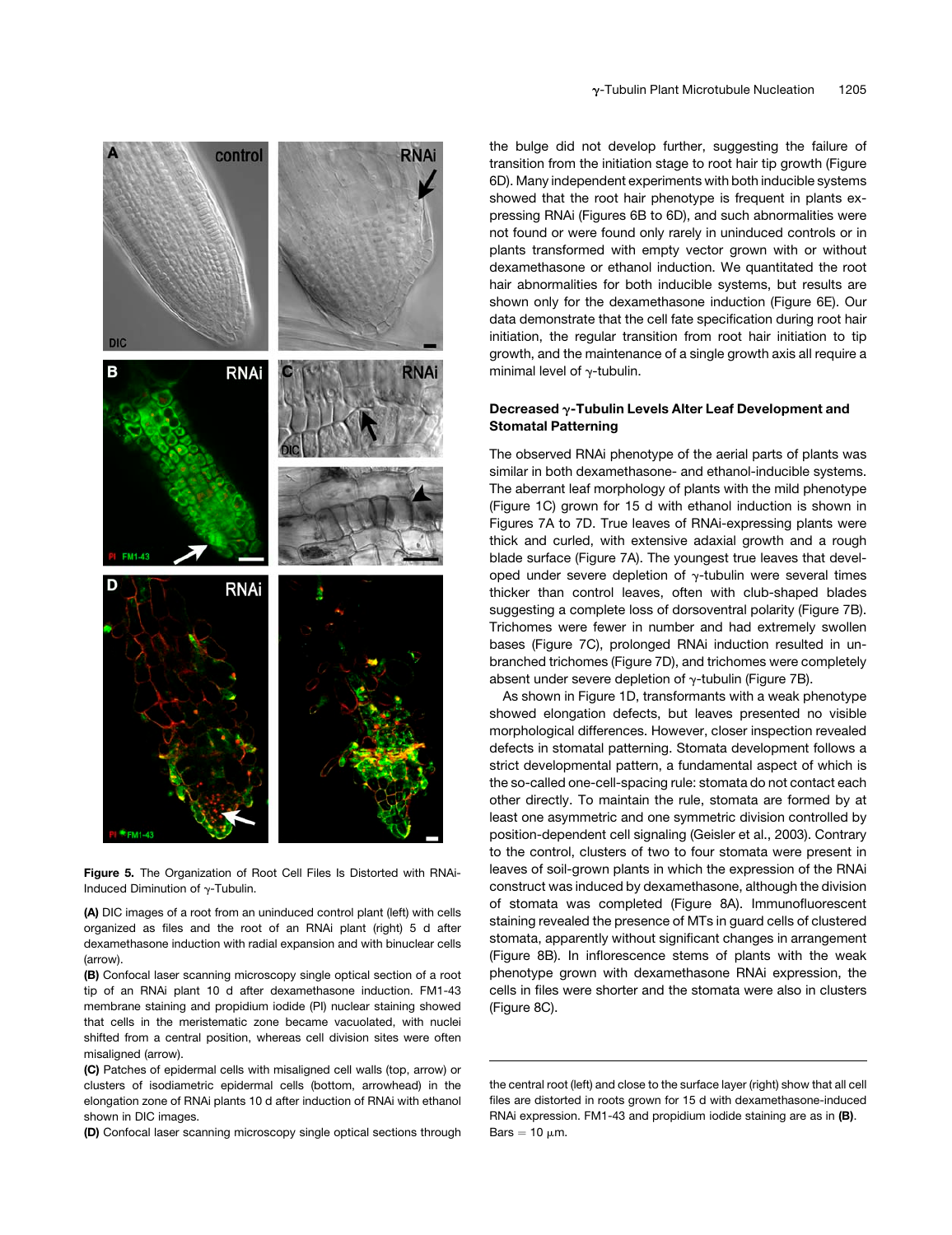

Figure 6. Ectopic Root Hair Formation and Loss of Polar Root Hair Growth in  $\gamma$ -Tubulin RNAi Plants.

(A) Ectopic root hairs formed along the entire root length in a  $\gamma$ -tubulin RNAi plant 8 d after dexamethasone induction. Bar = 10  $\mu$ m.

(B) Two nuclei (right) stacked beneath an extremely large vacuole (left) in a short and wide root hair 10 d after dexamethasone induction. Bar  $=$ 10  $\mu$ m.

(C) Two or more growth axes emerged from one root hair bulge 10 d after dexamethasone induction. Bar = 10  $\mu$ m.

(D) Root hair bulges with failure of tip growth 12 d after dexamethasone induction. Bar =  $10 \mu m$ .

(E) Percentage of root hair phenotypes in the control plants transformed with the empty cassette grown on dexamethasone and in dexamethasoneinducible RNAi plants. Bars 1, root hairs of wild-type phenotype; bars 2, short wide root hairs, as shown in (B); bars 3, root hairs with two or more growth axes from one root hair bulge, as shown in (C); bars 4, root hair bulges with failure of the transition to tip growth, as shown in (D). Values shown represent means of the percentage counted for 10 plants;  $n =$ 1000. Error bars represent SD. Similar results were obtained with the ethanol-inducible RNAi lines.

Stomata clustering indicated that a slight reduction of  $\gamma$ -tubulin increases the number of guard mother cells produced, thus having an effect on stomata production but not on differentiation. However, stomata were not only found in clusters but also showed cytokinetic defects when  $\gamma$ -tubulin levels were severely reduced. A strong effect of RNAi on stomatal patterning and guard cell division is shown for plants in the mild phenotype category grown for 15 d with dexamethasone (Figure 8D) or ethanol (Figures 8E and 8F) induction. The stomata units were

defined as one or more guard cells in contact with each other, as used to characterize *too many mouths* (*tmm*) mutants with clustered stomata (Yang and Sack, 1995). We counted the number of stomata per stomata unit. It was found that in RNAi plants,  $\sim$ 40% of the stomata units contain more than one stoma and that  $\sim$  45% of single and/or clustered stomata displayed the cytokinetic defect (Figure 8G). The stomata clusters were different in size, and a range of cytokinetic defects were present, including partial or missing ventral cell walls, unpaired stomata positioned side by side (Figures 8D and 8E), and lack of pores or pores plugged with callose deposits revealed by aniline blue staining (Figure 8F). To our knowledge, the effects of RNAi on stomata clustering and cytokinetic defects have not previously been observed in control uninduced transformants or in plants transformed with empty vectors and treated with dexamethasone or ethanol (Figure 8G). The stomata phenotypes were very similar in both the dexamethasone- and ethanol-inducible RNAi expression systems.

### **DISCUSSION**

### $\gamma$ -Tubulin Is Required for Acentrosomal MT Nucleation

 $\gamma$ -Tubulin is primarily considered a universal minus end MT nucleator. This dogma is based on experiments with cells that have well-defined MTOCs. However, there is little evidence for such a role in cells that lack discrete sites for MT nucleation, including acentrosomal plant cells. Immunolocalization studies on various plant species and cell types showed that besides labeling the nuclear envelope and patchy pattern labeling in



Figure 7. Leaf Phenotypes of RNAi Plants.

(A) Thick, curled leaves of plants with the mild phenotype, as shown in Figure 1C, grown for 15 d with RNAi induction. Leaves have roughened surfaces.

**(B)** The youngest leaves developed with reduced  $\gamma$ -tubulin levels have club-shaped blades.

(C) Trichomes with extremely swollen bases that appear with high frequency.

(D) Unbranched trichomes with bulged tips developed on leaves later upon RNAi induction, and the youngest malformed leaves were hairless (B). Bars  $= 250 \mu m$ .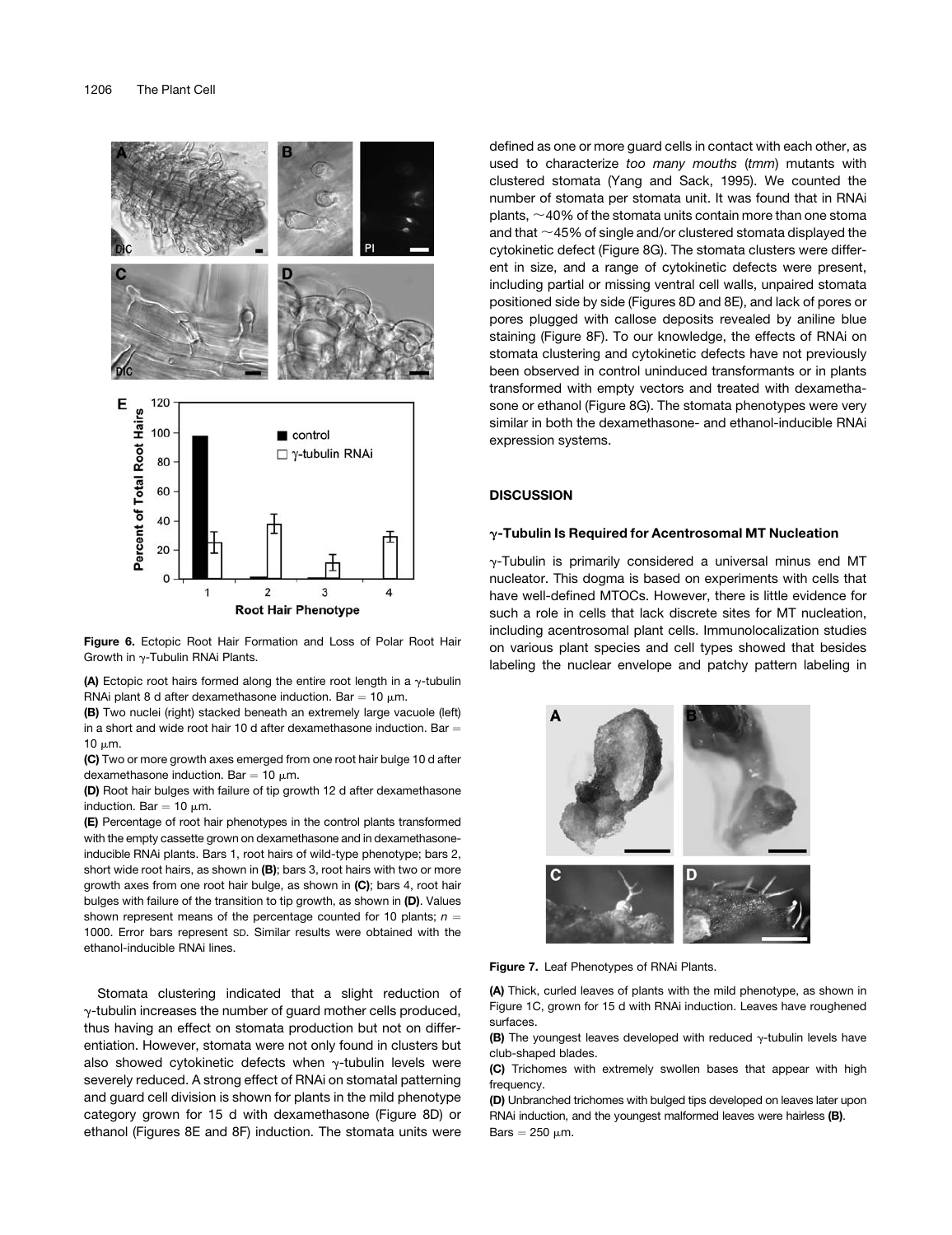

nucleation sites with MTs, was described recently in *S. pombe* Figure 8. Stomatal Patterning and Differentiation Are Altered in RNAi Plants.

(A) Leaf epidermis of a control plant (left) and an RNAi plant of the weak phenotype grown in soil with dexamethasone induction for 21 d (right). Stomata are in clusters of two to four. Bar =  $25 \text{ µm}$ .

(D) and (E) Stomata were clustered and cytokinetic defects appeared in mild phenotype plants with more severe depletion of  $\gamma$ -tubulin (as shown cytoplasm and with undefined membrane structures, the strongest signal for  $\gamma$ -tubulin is associated with all microtubular arrays (Liu et al., 1993, 1994; Dibbayawan et al., 2001; Drykova et al., 2003). This type of localization is inconsistent for a protein putatively involved in minus end–directed MT nucleation; thus,  $\gamma$ -tubulin was not considered a good marker for nucleation sites in plant cells (Lloyd and Chan, 2004). Previously, we demonstrated that cellular fractions enriched in  $\gamma$ -tubulin promote MT formation, either by stabilization or through nucleation (Drykova et al., 2003). Here, we provide several lines of evidence for  $\gamma$ -tubulin–dependent MT nucleation from dispersed sites in plants. (1) MTs were absent in cells with RNAi depletion of  $\gamma$ -tubulin; as a result, there are some shared phenotypes between cells depleted for  $\gamma$ -tubulin and cells treated with drugs that induce MT depolymerization, such as the loss of anisotropic growth, vacuolization, and fragility of the cell walls. (2) Recovery of MTs after drug depolymerization was impaired in RNAi plants by reduced  $\gamma$ -tubulin levels. (3) Nearly complete immunodepletion of  $\gamma$ -tubulin from extracts prevented taxol-promoted MT polymerization in vitro.

In fungi and in animal cells, well-characterized  $\gamma$ -tubulin complexes become part of the spindle pole bodies or the centrosomes, where they provide templates for minus end MT nucleation (Geissler et al., 1998; Oegema et al., 1999). A search for such complexes in acentrosomal plant cells was unsuccessful, although the plant homologue of Spc98p, a protein that interacts with  $\gamma$ -tubulin in protein complexes in a broad range of eukaryotes, was described in plants (Erhardt et al., 2002). In plant cells, cytoplasmic  $\gamma$ -tubulin ring complexes have not yet been identified; rather, we found the presence of heterogeneous protein complexes of plant  $\gamma$ -tubulin in cytoplasm in association with membranes and MTs (Drykova et al., 2003). Using biochemical fractionation and immunofluorescence, we show that RNAi induction equally depleted  $\gamma$ -tubulin from all known locations, including the microsomal and microtubular fractions, and severe depletion prevented the formation of MTs. Furthermore, we found that the regrowth of MTs from the perinuclear membrane– rich region after drug depolymerization was delayed in cells with reduced  $\gamma$ -tubulin levels. Extracentrosomal templates with  $\gamma$ -tubulin are known to exist and nucleate MTs in other organisms. MT nucleation from membrane-associated  $\gamma$ -tubulin was observed for myotubes (Tassin et al., 1985), for nuclear membrane fragments in *Drosophila* spermatocytes (Rebollo et al., 2004), for the perinuclear region of *Drosophila* oocytes (Januschke et al., 2006), and for Golgi membranes in mammalian cells (Chabin-Brion et al., 2001). Self-organization of  $\gamma$ -tubulincontaining material, which relies on the continuous association of

**<sup>(</sup>B)** Immunolocalization analysis of  $\alpha$ -tubulin showing the presence of MTs in the control stomata (left) and in the stomata cluster from the  $\gamma$ -tubulin RNAi plant shown in (A) (right). Bar = 25  $\mu$ m.

<sup>(</sup>C) Clustered stomata also appeared on inflorescence stems that developed with induced RNAi. Bar =  $25 \mu m$ .

in Figure 1C) upon dexamethasone (D) or ethanol (E) RNAi induction for 15 d. Bar =  $25 \mu m$ .

<sup>(</sup>F) Callose deposits in a stomata with aberrant division after RNAi induction for 15 d. Bar = 25  $\mu$ m.

<sup>(</sup>G) Frequencies of stomata units (SUs) with clustered stomata and with or without the cytokinetic defect in ethanol- and dexamethasoneinduced RNAi-expressing plants with the defects shown in (D) to (F).  $n = 500$  for the control and 500 for RNAi plants.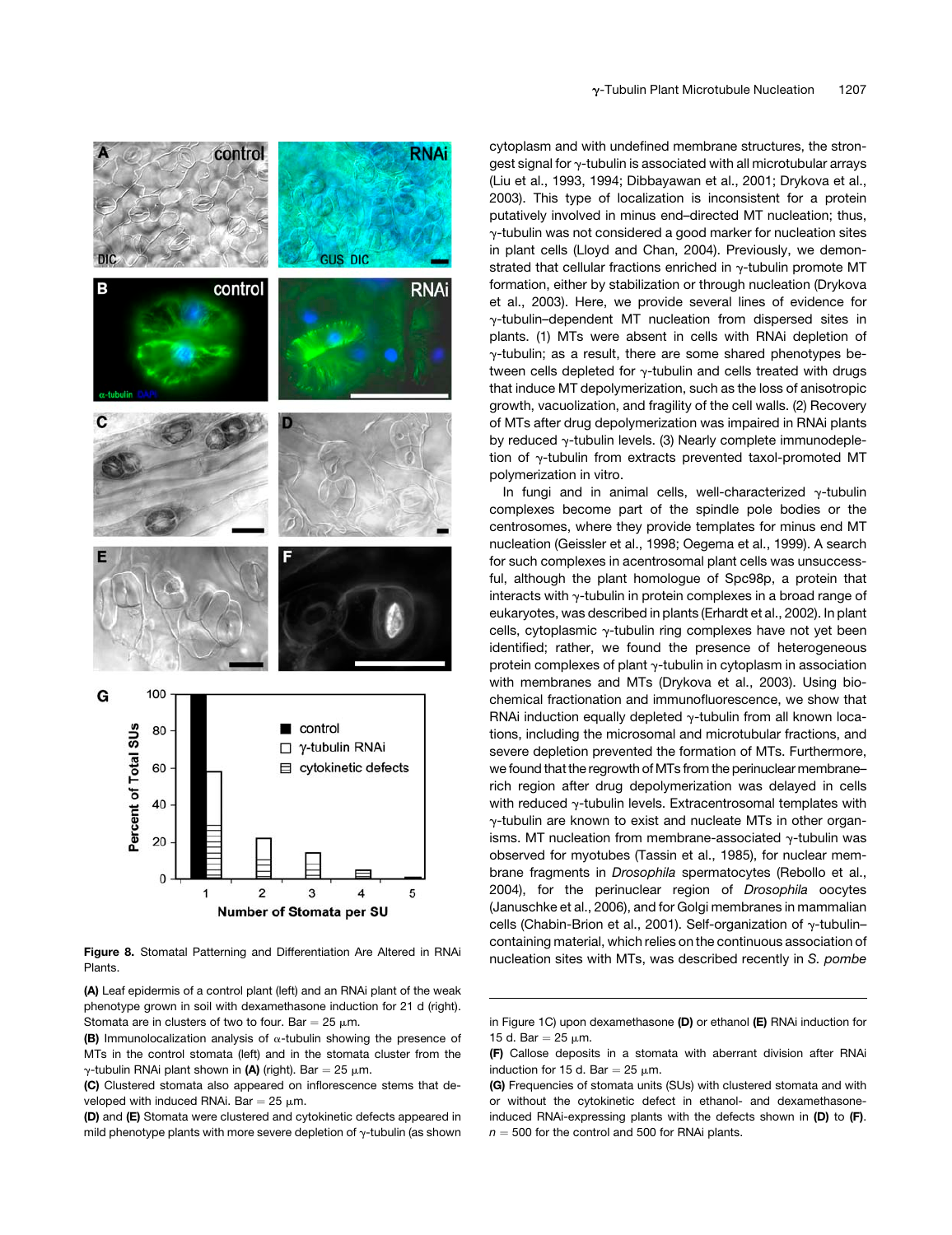(Zheng et al., 2006). Dispersed  $\gamma$ -tubulin–containing nucleation sites in plants might be dynamically reorganized in a similar selforganizing process to create membrane-bound and MT-bound MTOCs that enable the nucleation, bundling, and intracellular positioning of MT arrays. Understanding the molecular mechanisms of MT nucleation from those dispersed sites will require further studies.

### $\gamma$ -Tubulin Is a Component of Cortical Templates That Guide the MT Network

In plants, highly dynamic cortical MTs are arranged into regular arrays and rapidly adopt the directionality of anisotropic growth in response to hormones, environmental cues, and differentiation. Here, we show that the parallel cortical MTs of differentiating *Arabidopsis* cells were sensitive to the reduction of  $\gamma$ -tubulin levels by RNAi;  $\gamma$ -tubulin rapidly disappeared from its locations on the plasma membrane and from cortical MTs that became bundled and randomized. Recently, a model was proposed for the self-organization of cortical MTs. It was shown that intermicrotubule interactions among newly formed short MTs are sufficient to facilitate the organization of plant cortical MTs into a parallel configuration (Dixit and Cyr, 2004). Reduction of cortical MT-bound  $\gamma$ -tubulin, which acts as a nucleator, might disturb the balanced rate of tubulin polymerization needed to maintain minimum cortical MT length, which is a prerequisite for selforganization and for guiding MTs into parallel networks. Drugs that reduce the rate of MT polymerization also shorten cortical MTs and disturb their transverse orientation (Thitamadee et al., 2002). Randomized short cortical MTs are also present in *Arabidopsis* mutants for the plant homologue of katanin, a protein that severs MTs from nucleation sites (Burk and Ye, 2002). Thus, our RNAi data suggest that both  $\gamma$ -tubulin–mediated nucleation and the severing of MTs from existing nucleation sites are important to generate new MTs and enable their selforganization into transverse arrays. Recently, the nucleation of MTs from preexisting cortical MTs was shown to require the binding of cytoplasmic  $\gamma$ -tubulin to cortical MTs in tobacco cells (Murata et al., 2005). These findings are fully consistent with our observation of the effect of  $\gamma$ -tubulin RNAi on cortical MTs. Linear MT arrays are not plant cell–specific but are also formed in polarized animal cells, such as neurones, epithelial cells, and myotubes (Dammermann et al., 2003). In *S. pombe*, nucleation from  $\gamma$ -tubulin complexes along the length of existing MTs was shown to drive the formation of bipolar MT bundles (Janson et al., 2005). Similar mechanisms might then optimize the generation and spacing of multiple bipolar MT bundles in fungi, animal cells, and plants.

### $\gamma$ -Tubulin Is Important for Polar Cell Expansion

The radial expansion of roots was not unexpected in  $\gamma$ -tubulin RNAi plants, in which the function of the MT cytoskeleton was impaired by reducing the number of nucleation sites and by randomization of cortical MTs. Randomization or loss of cortical MTs is known to disrupt anisotropic growth (Baskin et al., 2004). However, the mechanisms by which MTs control cell wall formation and hence plant cell shape and polarity are not fully understood. The glycosylphosphatidylinositol proteins were recently suggested to be effectors of MT function in controlling mechanical properties of cellulose microfibrils and thus in establishing and maintaining axial growth (Wasteneys and Fujita, 2005).

Randomization of cortical MTs upon induction of  $\gamma$ -tubulin RNAi expression may be a prerequisite for ectopic root hair formation, as it was also found in plants treated with anti-MT drugs (Sugimoto et al., 2003) and in the katanin mutants (Webb et al., 2002). Once cell fate is specified, the process of root hair formation appears to be less affected by MT-disrupting drugs (Bibikova et al., 1999) and the polar growth is thought to be more actin-driven. The  $\gamma$ -tubulin RNAi root hair phenotypes with defective transition from root hair initiation to tip growth and with loss of the polar growth axis are thus surprising. Our findings either indicate a novel role for MTs in root hair polar tip growth or reveal an unknown role for  $\gamma$ -tubulin in polar tip growth.

 $\gamma$ -Tubulin was always thought to be a universal minus end MT nucleator. However, recent data on *S. pombe* showed that  $\gamma$ -tubulin might affect various properties of MTs, including plus end dynamics (Zimmerman and Chang, 2005). There is evidence to suggest that plants possess the core machinery similar to that required for the determination of polarity in *S. pombe* and for forward motility in animal cells, in which actin closely interacts with protein complexes of the leading plus ends of MTs (Mathur, 2005). Hence,  $\gamma$ -tubulin might play a role in processes that link plus end MT dynamics and polarity determination processes in plants.

### $\gamma$ -Tubulin Is Essential for the Coordination of Late Mitotic Events

RNAi-reduced levels of centrosomal  $\gamma$ -tubulin were found to lead to monopolar or multipolar spindle formation in *C. elegans* and to aberrant spindle formation in the vicinity of chromatin in *Drosophila* (Hannak et al., 2002; Raynaud-Messina et al., 2004). We found that the bipolarity of plant mitosis is less sensitive to the RNAi reduction of spindle-localized  $\gamma$ -tubulin. Only severe depletion of  $\gamma$ -tubulin resulted in the collapse of spindles, and only remnants of MTs in these cells were found in the vicinity of chromatin. Although mitosis was little affected by the reduced levels of  $\gamma$ -tubulin, cytokinesis frequently became defective, showing mainly misorientation of the cell division site and temporal uncoupling of the cytokinetic events. A lack of coordination of mitotic events was also found in conditional  $\gamma$ -tubulin mutants in *Aspergillus* and in *S. pombe*: mitotic MTs were formed in spite of the impaired  $\gamma$ -tubulin function, but cytokinesis became abnormal (Paluh et al., 2000; Hendrickson et al., 2001). The position of the mitotic spindle provides positional clues for cell plate formation in *S. pombe* (Oliferenko and Balasubramanian, 2002). Dispersed  $\gamma$ -tubulin–containing MTOCs are critical for the correct anchorage of the cytokinetic actin ring and the proper coordination of mitosis with cytokinesis in *S. pombe* (Venkatram et al., 2005). Our data suggest that a similar mechanism might also operate in plant cells with dispersed MTOCs.  $\gamma$ -Tubulin interconnects membrane organization with positional clues such as centrosomes during cell cycle progression in mammalian cells (Rios et al., 2004). The regulatory mechanisms of the dynamic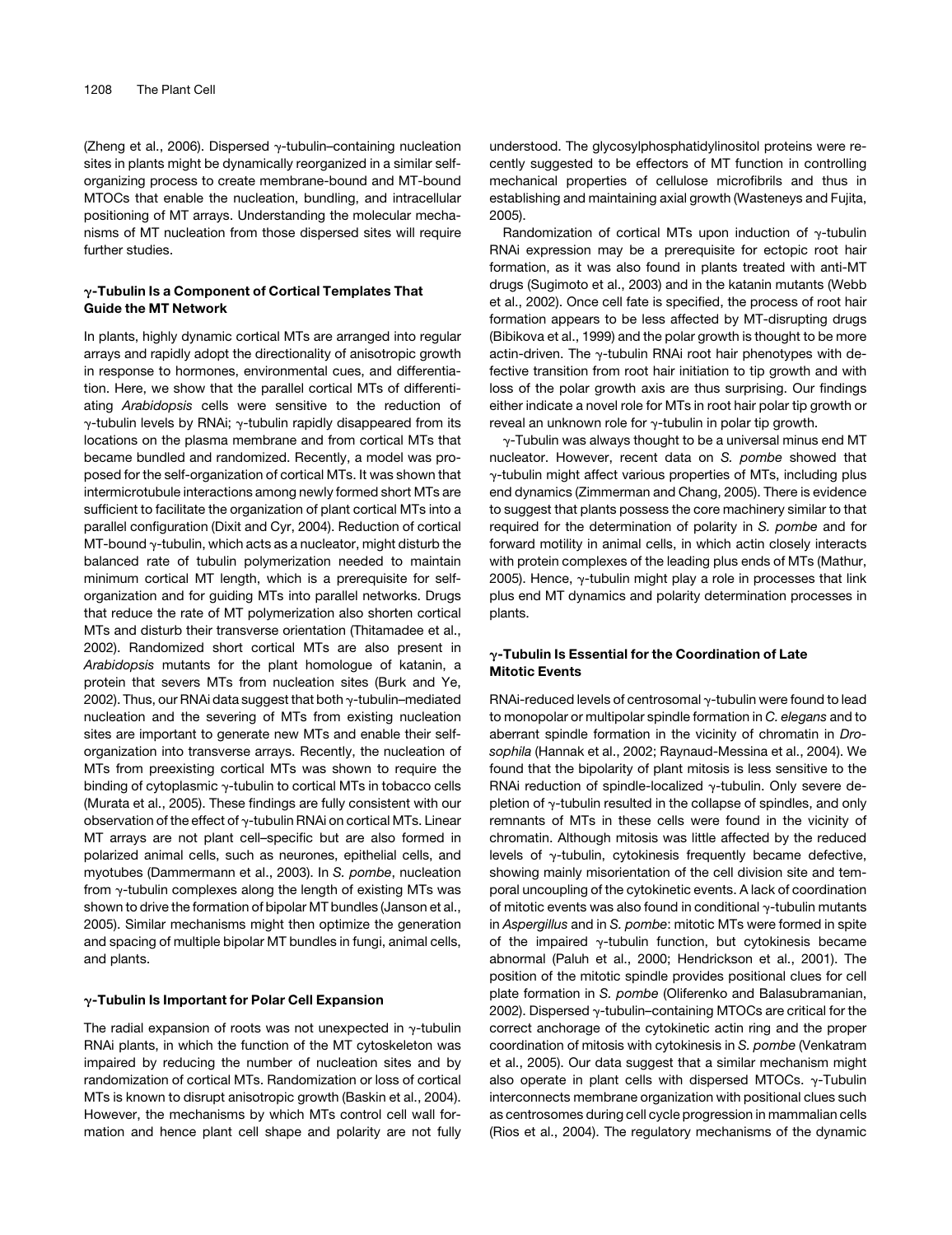relocation of  $\gamma$ -tubulin during mitosis and cytokinesis in acentrosomal plants and their impact on progression through cell division remain to be elucidated.

Cytokinetic defects were observed in many different cell types after RNAi depletion of  $\gamma$ -tubulin in plants, including stomata. Stomatal complexes as terminal products of a cell lineage are generated by a strictly controlled series of asymmetric and symmetric divisions (Geisler et al., 2003). We found that clustering of stomata occurred even in plants that showed only a slight reduction in  $\gamma$ -tubulin levels and had only subtle phenotypic changes and no apparent MT reorganization. Stomatal clustering was similar to the phenotype of the *Arabidopsis tmm* mutants, in which the plane and the frequency of division are disrupted as a result of the absence of a presumptive negative regulator of asymmetric cell division (Yang and Sack, 1995). Thus, in *tmm* mutants, the asymmetric divisions are randomized and divisions occur in cells located next to two stomata or in precursor cells that normally would never divide. A null mutation in YODA, an *Arabidopsis* mitogen-activated kinase kinase kinase, affected the asymmetric division of precursor cells and led to excess stomata in clusters (Bergmann et al., 2004). It is not clear yet how the perception of spatial information from the precursor cell is transduced to control cell cycle progression and specify correctly the plane of asymmetric division in stomatal patterning. Our experiments show that  $\gamma$ -tubulin plays an important role in executing asymmetric cell division during stomatal patterning.

As the reduction of  $\gamma$ -tubulin got progressively stronger, the stomata were not only clustered but also exhibited defective guard cell divisions, such as absent or incomplete pores, partial or missing ventral cell walls, and unpaired stomata. In *flp* mutants, pore thickening does not develop and guard cells divide again, forming clusters of unpaired guard cells; *flp* acts later in the stomatal patterning pathway than does *tmm* (Yang and Sack, 1995). In our experiments, first stomatal patterning and then cytokinesis of guard cells were disrupted, with increasing reductions in  $\gamma$ -tubulin levels, suggesting that  $\gamma$ -tubulin is required in both processes but at different levels. We do not yet know whether the cell specification during stomata development requires  $\gamma$ -tubulin function that relies on the regulation of MT properties or whether the patterning, cell cycle, and cell polarity defects reflect as yet undiscovered roles for  $\gamma$ -tubulin that are independent of MTs.

In summary, we have shown that  $\gamma$ -tubulin is essential for MT nucleation from dispersed sites in plant cells.  $\gamma$ -Tubulin, as a component of cortical nucleation templates, guides cortical MTs and is required for their dynamic organization. Gradual and stepwise diminution of  $\gamma$ -tubulin allowed us to reveal roles for MTs in plant development. Our data also indicate that in addition to its nucleation role, other still unknown functions for  $\gamma$ -tubulin exist in the regulation of MT properties, in the coordination of late mitotic events, and in cell specification.

#### METHODS

### Constructs and Plant Transformation

The  $\gamma$ -tubulin RNAi vector was constructed by generating an inverted hairpin loop. A 722-bp fragment corresponding to nucleotides 700 to 1425 of the Arabidopsis thaliana TubG1 3' terminal sequence was amplified using two primers: AtTubG1/2-F (5'-TTGCTCGAGGATCCAC-TGTGATGTCTGCTAGCAC-3') and AtTubG1/2-R (5'-TTCGAATTCATC-GATCAACTCCTGAAGCATTGCCTTCC-3'). The PCR fragment was cloned directly into pGEM-T vector (Promega) and confirmed by sequencing. After digestion with *Bam*HI-*Cla*I and *Xho*I-*Eco*RI, respectively, the resulting fragments (corresponding to sense and antisense arms) were cloned into pART69 to generate the RNAi intermediate construct.

For glucocorticoid-inducible expression, a *Bam*HI-*Bam*HI fragment containing both arms was isolated and subcloned into binary vector pHGUSK (Craft et al., 2005), generating an inducible RNAi reporter construct, pHGUSK:TubG1-RNAi. For ethanol-inducible expression, a *Bam*HI-*Bam*HI fragment containing both arms was isolated and subcloned into binary vector pGreenAlcA (Deveaux et al., 2003).

The glucocorticoid-inducible pHGUSK:TubG1-RNAi vector was introduced into *Agrobacterium tumefaciens* strain GV3101. *Arabidopsis* (ecotype Columbia) activator line 4C-S5 (Craft et al., 2005) was transformed by the floral dip method. Seeds collected from transformed plants were plated on Murashige and Skoog (MS) agar plates containing hygromycin (15 mg/L) for selection. To confirm the presence of the construct, PCR with gene-specific primers was performed on genomic DNA. Primary transformants containing the pGreenAlcA:TubG1-RNAi were selected by repeated spraying of seedlings with a 250-mg/mL solution of the herbicide Chalenge (Agro Evo) until the growth differences were clear. Seeds collected from transformed plants were plated onto MS growth medium with 25 mg/L phosphoinotricine for selection of T2 plants. Seven-day-old seedlings were transferred to MS medium with or without ethanol induction.

Wild-type *Arabidopsis* and activator plants for either glucocorticoid- or ethanol-inducible expression transformed with an empty vector were used as controls.

#### Plant Material

*Arabidopsis* seeds of control and transformed plants were surfacesterilized by soaking in 10% bleach plus 0.05% Triton X-100 for 15 min followed by three washes in sterile water. Subsequently, the seeds were plated on 1% (w/v) agar plates containing MS medium (Duchefa), 0.25 mM MES, and 1% saccharose. After 3 d of stratification at  $4^{\circ}$ C, seedlings were grown on horizontally or vertically oriented plates. Plants were grown in pots at 20°C under short-day conditions (8 h of light/16 h of dark) for 3 weeks and then under long-day conditions (16 h of light/8 h of dark).

### Induction of  $\gamma$ -Tubulin RNAi Expression

Dexamethasone (Sigma-Aldrich; 60 mM stock solution in DMSO) was supplemented in the culture medium at final concentrations of 10 to  $30 \mu$ M. Seedlings were germinated and grown on the induction medium for various periods or transferred for induction from MS medium at different time points. For RNAi induction in liquid medium supplemented with 10 to 20  $\mu$ M dexamethasone, 3- to 5-d-old seedlings were transferred from solid medium into the flasks or a multiwell culture chamber and shaken ( $\sim$ 90 rpm) at 23°C. Plants grown in soil were watered once per week with 25 mL of 20  $\mu$ M dexamethasone; 0.02% Silwet was also applied locally to the leaves or flowers. Mock treatment with DMSO was used as a control in every experiment. Ethanol treatments for induction of the RNAi transgene were performed according to Ketelaar et al. (2004).

GUS activity was determined and histochemically localized for analysis of GUS reporter activity according to Jefferson et al. (1987). Histochemically analyzed tissues were observed directly or cleared in Hoyer's medium at least overnight at room temperature as described previously (Liu and Meinke, 1998).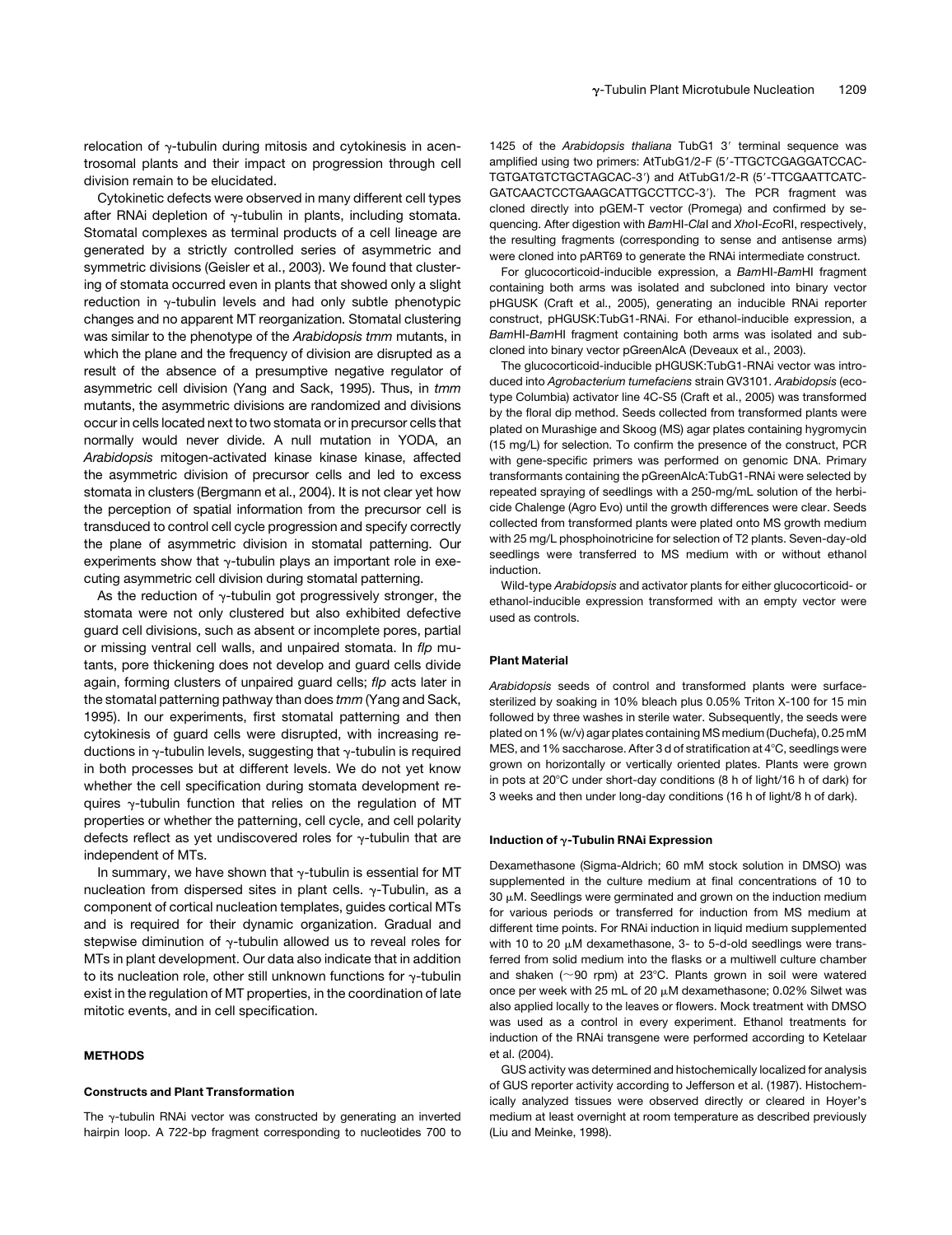#### Preparation of Cell Extracts, Electrophoresis, and Immunoblotting

Seedlings were ground in liquid nitrogen, thawed in 1 to 2 volumes of extraction buffer supplemented with protease and phosphatase inhibitor cocktail (Drykova et al., 2003), and centrifuged at 10,000*g* for 10 min at 4°C. To obtain microsomal pellets, extracts were further centrifuged at 100,000g for 1 h at 4°C. Proteins separated by SDS-PAGE were transferred onto nitrocellulose membranes by wet electroblotting (Amersham Biosciences). Immunoreactive bands were visualized using the enhanced chemiluminescence detection system.

#### Immunodepletion

Extracts of 3-d-old *Arabidopsis* cell culture were prepared by grinding the cells (4 g wet weight) in liquid nitrogen and suspending the powder in 5 mL of buffer BrB80 (80 mM K-Pipes, 1 mM MgCl<sub>2</sub>, and 1 mM EGTA, pH 6.9) supplemented with 10% glycerol and 1 mM GTP plus protease and phosphatase inhibitor cocktail. Centrifugation of homogenates at 10,000*g* for 10 min was followed by a 30-min centrifugation at 70,000*g*. The final supernatant (S70; 0.5 mL, 3.5 mg protein/mL) was incubated for 2 h at room temperature with 100  $\mu$ L of the protein A-purified rabbit anti- $\gamma$ -tubulin antibody AthTU (Drykova et al., 2003) and 100  $\mu$ L of protein A–Sepharose beads (Amersham Biosciences). The beads were pelleted, and immunodepletion was repeated with the supernatant supplemented with 50  $\mu$ L of AthTU antibody and 50  $\mu$ L of protein A beads with 4-h incubations at 4°C. The immunodepleted supernatants were tested for residual  $\gamma$ -tubulin using protein gel immunoblot–enhanced chemiluminescence with TU-31 mouse monoclonal anti-g-tubulin antibody (Drykova et al., 2003). As a control mock depletion, preimmune serum was used instead of antibody. The untreated S70 extracts served as a positive control. The immunodepleted, the mock-depleted, and the control extract were used as input extracts for the MT polymerization assays.

#### MT Polymerization Assay

MT spin-down experiments were performed as described previously (Weingartner et al., 2001; Drykova et al., 2003). MTs were polymerized from the input extracts obtained in immunodepletion experiments that were supplemented with GTP to 1 mM and with taxol (Sigma-Aldrich) to  $20 \mu$ M. Pelleted MTs were resuspended in SDS sample buffer and loaded together with supernatants for electrophoresis and protein gel blotting.

### Cover Slip Assays for Plant MT Polymerization

The cover slip nucleation assay was performed as described (Drykova et al., 2003) with the immunodepleted, the mock-depleted, and the control *Arabidopsis* cell extracts. After MT polymerization, cover slips were mounted on the slides in Tris-buffered saline and observed microscopically using DIC optics or processed for immunofluorescent labeling to visualize MTs (Drykova et al., 2003). Anti-a-tubulin antibody and fluorescein isothiocyanate (FITC)– and Cy3-conjugated secondary antibodies were used as described below for immunofluorescence.

### Immunofluorescence

*Arabidopsis* seedlings, dissected parts of seedlings, or cultured cells of *Arabidopsis* were fixed for 1 h using 3.7% formaldehyde made fresh from paraformaldehyde and processed for immunofluorescence (Binarova et al., 1993). For whole-mount immunolabeling, the seedlings were treated with enzyme mixture (0.5% cellulase, 1% driselase, and 0.025% pectolyase), and incubation with primary and secondary antibodies was prolonged to 2 h at room temperature or overnight at  $4^{\circ}$ C. Primary antibodies (anti- $\alpha$ -tubulin monoclonal antibody DM1A [Sigma-Aldrich] at a dilution of 1:500, monoclonal anti- $\gamma$ -tubulin TU-31 as an undiluted supernatant, and affinity-purified rabbit polyclonal antibody AthTU at a dilution of 1:1000) (Drykova et al., 2003) were used with antimouse FITC-conjugated or anti-rabbit Cy3-conjugated secondary antibodies (Sigma-Aldrich). After DAPI staining of DNA, the samples were mounted onto slides.

### FM1-43 Fluorescent Dye Staining of Plasma Membrane, Callose Staining with Aniline Blue, and Propidium Iodide Staining of Nuclei

Staining of the membranes with FM1-43 (Molecular Probes) was performed as described (Volker et al., 2001). Nuclei were labeled with 0.1 mg/mL propidium iodide (Sigma-Aldrich) for 10 min. Callose was detected by adding 0.1 mM aniline blue (Sigma-Aldrich) to the culture medium for 2 h at room temperature.

For APM treatment, 7-d-old seedlings were transferred to liquid or MS solid medium supplemented with the MT-depolymerizing drug APM at final concentrations of 0.1 and 5  $\mu$ M and treated for 1 to 7 d.

#### Microscopy and Confocal Microscopy

Microscopy was performed on an Olympus universal microscope equipped with epifluorescence optics (model Provis AX70 optical microscope equipped with a 100/1.4 oil-immersion objective) as well as a Sensi Cam cooled charge-coupled device camera (Kelheim) and using Micro Image Olympus optical software. To avoid filter crosstalk, fluorescence was detected using HQ 480/40 exciter and HQ 510/560 emitter filter cubes for FITC and HQ 545/30 exciter and HQ 610/75 emitter filter cubes for Cy3 (both AHF Analysen Technique). Filters for DIC were used for the observation of MTs polymerized in cover slip nucleation assays. Confocal images were taken using a Leica TCS/SP laser-scanning confocal microscope with or without the two-photon mode. Laser scanning was performed using the sequential multitrack mode to avoid bleed through. Excitation and emission wavelengths were 488 nm and 505 to 532 nm for FITC and 543 nm and 566 to 600 nm for Cy3. Seedlings were mounted on fresh medium. Excitation and emission wavelengths were 488 nm and 500 to 530 nm plus 580 to 630 nm for FM1-43, 530 and 615 nm for propidium iodide, and 405 nm and 420 to 490 nm for aniline blue. Green fluorescent protein was excited using 488 nm and imaged using emission filter 500/550 nm. Images were contrast-enhanced using imageprocessing software (Photoshop; Adobe Systems).

#### Accession Number

Sequence data for *Arabidopsis* TubG1 can be found in the GenBank data library under accession number U02069.

#### Supplemental Data

The following materials are available in the online version of this article.

- Supplemental Figure 1. Strength of the Phenotype and Strength of GUS Staining of Transformants Expressing the Dexamethasone-Inducible  $\gamma$ -Tubulin RNAi Construct.
- Supplemental Figure 2. Lack of MT Polymerization from Extracts Immunodepleted for  $\gamma$ -Tubulin Observed on Cover Slips in in Vitro Polymerization Assays.
- Supplemental Figure 3. MTs in Root Hairs of Control and RNAi Plants.

#### ACKNOWLEDGMENTS

We thank Ian Moore for providing seeds of activator plants and vectors for the glucocorticoid-inducible system and John Doonan for the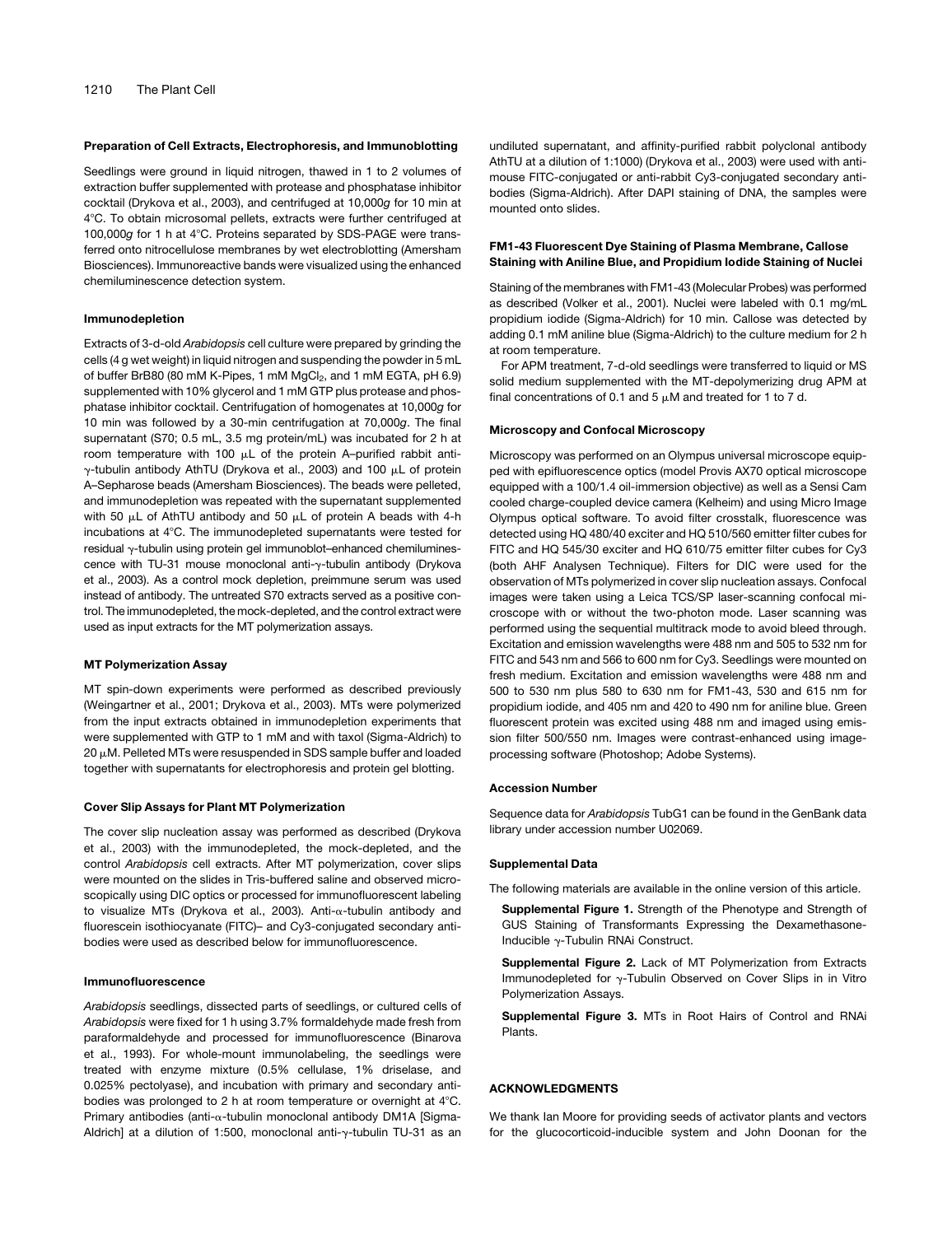plasmids and plant lines of the ethanol-inducible expression system. We are grateful to Gabriela Kočarova and Miloslava Mazurova for technical help. This work was supported by Grant 204/03/1013 from the Grant Agency of the Czech Republic to P.B., by Wellcome Trust Collaborative Research Initiative Grant 067411/Z/02/Z to L.B and P.B., by Grant A5020302 from the Grant Agency of the Czech Academy of Sciences to P.B., by Grant PC L545-MSMT CR, and by postdoctoral Grant 204/02/ D068 from the Grant Agency of the Czech Republic to V.C.

Received October 1, 2005; revised March 3, 2006; accepted March 21, 2006; published April 7, 2006.

#### REFERENCES

- Baskin, T.I., Beemster, G.T., Judy-March, J.E., and Marga, F. (2004). Disorganization of cortical microtubules stimulates tangential expansion and reduces the uniformity of cellulose microfibril alignment among cells in the root of Arabidopsis. Plant Physiol. 135, 2279–2290.
- Bergmann, D.C., Lukowitz, W., and Somerville, C.R. (2004). Stomata development and pattern controlled by a MAPKK kinase. Science 304, 1461–1462.
- Bibikova, T.N., Blancaflor, E.B., and Gilroy, S. (1999). Microtubules regulate tip growth and orientation in root hairs of *Arabidopsis thaliana.* Plant J. 17, 657–665.
- Binarova, P., Cenklova, V., Hause, B., Kubatova, E., Lysak, M., Dolezel, J., Bogre, L., and Draber, P. (2000). Nuclear gamma-tubulin during acentriolar plant mitosis. Plant Cell 12, 433–442.
- Binarova, P., Cihalikova, J., and Dolezel, J. (1993). Localization of MPM-2 recognized phosphoproteins and tubulin during cell cycle progression in synchronized *Vicia faba* root meristem cells. Cell Biol. Int. 17, 847–856.
- Brown, R.C., Lemmon, B.E., and Horio, T. (2004). Gamma-tubulin localization changes from discrete polar organizers to anastral spindles and phragmoplasts in mitosis of *Marchantia polymorpha* L. Protoplasma 224, 187–193.
- Burk, D.H., and Ye, Z.H. (2002). Alteration of oriented deposition of cellulose microfibrils by mutation of a katanin-like microtubulesevering protein. Plant Cell 14, 2145–2160.
- Chabin-Brion, K., Marceiller, J., Perez, F., Settegrana, C., Drechou, A., Durand, G., and Pous, C. (2001). The Golgi complex is a microtubule-organizing organelle. Mol. Biol. Cell 12, 2047–2060.
- Craft, J., Samalova, M., Baroux, C., Townley, H., Martinez, A., Jepson, I., Tsiantis, M., and Moore, I. (2005). New pOp/LhG4 vectors for stringent glucocorticoid-dependent transgene expression in Arabidopsis. Plant J. 41, 899–918.
- Dammermann, A., Desai, A., and Oegema, K. (2003). The minus end in sight. Curr. Biol. 13, R614–R624.
- Deveaux, Y., Peaucelle, A., Roberts, G.R., Coen, E., Simon, R., Mizukami, Y., Traas, J., Murray, J.A., Doonan, J.H., and Laufs, P. (2003). The ethanol switch: a tool for tissue-specific gene induction during plant development. Plant J. 36, 918–930.
- Dibbayawan, T.P., Harper, J.D., and Marc, J. (2001). A gamma-tubulin antibody against a plant peptide sequence localises to cell divisionspecific microtubule arrays and organelles in plants. Micron 32, 671–678.
- Dixit, R., and Cyr, R. (2004). Encounters between dynamic cortical microtubules promote ordering of the cortical array through angledependent modifications of microtubule behavior. Plant Cell 16, 3274–3284.
- Drykova, D., Cenklova, V., Sulimenko, V., Volc, J., Draber, P., and Binarova, P. (2003). Plant gamma-tubulin interacts with alphabeta-

tubulin dimers and forms membrane-associated complexes. Plant Cell 15, 465–480.

- Erhardt, M., Stoppin-Mellet, V., Campagne, S., Canaday, J., Mutterer, J., Fabian, T., Sauter, M., Muller, T., Peter, C., Lambert, A.M., and Schmit, A.C. (2002). The plant Spc98p homologue colocalizes with gamma-tubulin at microtubule nucleation sites and is required for microtubule nucleation. J. Cell Sci. 115, 2423–2431.
- Geisler, M.J., Deppong, D.O., Nadeau, J.A., and Sack, F.D. (2003). Stomatal neighbor cell polarity and division in Arabidopsis. Planta 216, 571–579.
- Geissler, S., Siegers, K., and Schiebel, E. (1998). A novel protein complex promoting formation of functional alpha- and gamma-tubulin. EMBO J. 17, 952–966.
- Hannak, E., Oegema, K., Kirkham, M., Gonczy, P., Habermann, B., and Hyman, A.A. (2002). The kinetically dominant assembly pathway for centrosomal asters in *Caenorhabditis elegans* is gamma-tubulin dependent. J. Cell Biol. 157, 591–602.
- Hendrickson, T.W., Yao, J., Bhadury, S., Corbett, A.H., and Joshi, H.C. (2001). Conditional mutations in gamma-tubulin reveal its involvement in chromosome segregation and cytokinesis. Mol. Biol. Cell 12, 2469–2481.
- Horio, T., and Oakley, B.R. (2003). Expression of Arabidopsis gammatubulin in fission yeast reveals conserved and novel functions of gamma-tubulin. Plant Physiol. 133, 1926–1934.
- Janson, M.E., Setty, T.G., Paoletti, A., and Tran, P.T. (2005). Efficient formation of bipolar microtubule bundles requires microtubule-bound gamma-tubulin complexes. J. Cell Biol. 169, 297–308.
- Januschke, J., Gervais, L., Gillet, L., Keryer, G., Bornens, M., and Guichet, A. (2006). The centrosome-nucleus complex and microtubule organization in the Drosophila oocyte. Development 133, 129–139.
- Jefferson, R.A., Kavanagh, T.A., and Bevan, M.W. (1987). GUS fusions: Beta-glucuronidase as a sensitive and versatile gene fusion marker in higher plants. EMBO J. 6, 3901–3907.
- Ketelaar, T., Allwood, E.G., Anthony, R., Voigt, B., Menzel, D., and Hussey, P.J. (2004). The actin-interacting protein AIP1 is essential for actin organization and plant development. Curr. Biol. 14, 145–149.
- Lesca, C., Germanier, M., Raynaud-Messina, B., Pichereaux, C., Etievant, C., Emond, S., Burlet-Schiltz, O., Monsarrat, B., Wright, M., and Defais, M. (2005). DNA damage induce gamma-tubulin-RAD51 nuclear complexes in mammalian cells. Oncogene 24, 5165–5172.
- Liu, B., Joshi, H.C., Wilson, T.J., Silflow, C.D., Palevitz, B.A., and Snustad, D.P. (1994). Gamma-tubulin in Arabidopsis: Gene sequence, immunoblot, and immunofluorescence studies. Plant Cell 6, 303–314.
- Liu, B., Marc, J., Joshi, H.C., and Palevitz, B.A. (1993). A gammatubulin-related protein associated with the microtubule arrays of higher plants in a cell cycle-dependent manner. J. Cell Sci. 104, 1217–1228.
- Liu, C.M., and Meinke, D.W. (1998). The titan mutants of Arabidopsis are disrupted in mitosis and cell cycle control during seed development. Plant J. 16, 21–31.
- Lloyd, C., and Chan, J. (2004). Microtubules and the shape of plants to come. Nat. Rev. Mol. Cell Biol. 5, 13–22.
- Mathur, J. (2005). Conservation of boundary extension mechanisms between plants and animals. J. Cell Biol. 168, 679–682.
- Moritz, M., Braunfeld, M.B., Fung, J.C., Sedat, J.W., Alberts, B.M., and Agard, D.A. (1995). Three-dimensional structural characterization of centrosomes from early Drosophila embryos. J. Cell Biol. 130, 1149–1159.
- Murata, T., Sonobe, S., Baskin, T.I., Hyodo, S., Hasezawa, S., Nagata, T., Horio, T., and Hasebe, M. (2005). Microtubule-dependent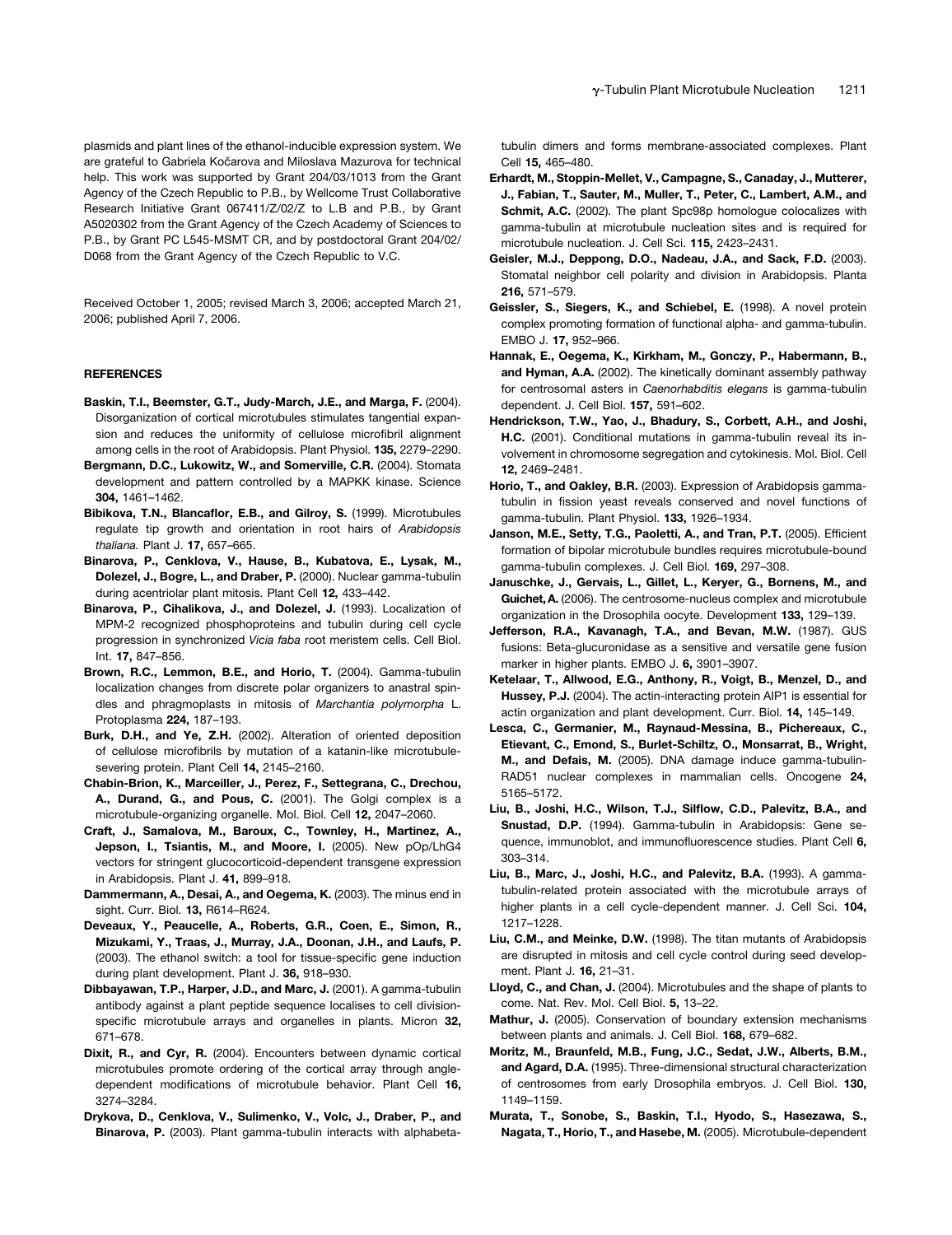microtubule nucleation based on recruitment of gamma-tubulin in higher plants. Nat. Cell Biol. **7.** 961–968.

- Oegema, K., Wiese, C., Martin, O.C., Milligan, R.A., Iwamatsu, A., Mitchison, T.J., and Zheng, Y. (1999). Characterization of two related Drosophila gamma-tubulin complexes that differ in their ability to nucleate microtubules. J. Cell Biol. 144, 721–733.
- Oliferenko, S., and Balasubramanian, M.K. (2002). Astral microtubules monitor metaphase spindle alignment in fission yeast. Nat. Cell Biol. 4, 816–820.
- Paluh, J.L., Nogales, E., Oakley, B.R., McDonald, K., Pidoux, A.L., and Cande, W.Z. (2000). A mutation in gamma-tubulin alters microtubule dynamics and organization and is synthetically lethal with the kinesin-like protein pkl1p. Mol. Biol. Cell 11, 1225–1239.
- Prigozhina, N.L., Oakley, C.E., Lewis, A.M., Nayak, T., Osmani, S.A., and Oakley, B.R. (2004). Gamma-tubulin plays an essential role in the coordination of mitotic events. Mol. Biol. Cell 15, 1374–1386.
- Raynaud-Messina, B., Mazzolini, L., Moisand, A., Cirinesi, A.M., and Wright, M. (2004). Elongation of centriolar microtubule triplets contributes to the formation of the mitotic spindle in  $\{gamma\}$ -tubulindepleted cells. J. Cell Sci. 117, 5497–5507.
- Rebollo, E., Llamazares, S., Reina, J., and Gonzalez, C. (2004). Contribution of noncentrosomal microtubules to spindle assembly in Drosophila spermatocytes. PLoS Biol. 2, E8.
- Reilein, A., and Nelson, W.J. (2005). APC is a component of an organizing template for cortical microtubule networks. Nat. Cell Biol. 7, 463–473.
- Rios, R.M., Sanchis, A., Tassin, A.M., Fedriani, C., and Bornens, M. (2004). GMAP-210 recruits gamma-tubulin complexes to cis-Golgi membranes and is required for Golgi ribbon formation. Cell 118, 323–335.
- Schmit, A.C. (2002). Acentrosomal microtubule nucleation in higher plants. Int. Rev. Cytol. 220, 257–289.
- Shaw, S.L., Kamyar, R., and Ehrhardt, D.W. (2003). Sustained microtubule treadmilling in Arabidopsis cortical arrays. Science 300, 1715–1718.
- Strome, S., Powers, J., Dunn, M., Reese, K., Malone, C.J., White, J., Seydoux, G., and Saxton, W. (2001). Spindle dynamics and the role of gamma-tubulin in early *Caenorhabditis elegans* embryos. Mol. Biol. Cell 12, 1751–1764.
- Sugimoto, K., Himmelspach, R., Williamson, R.E., and Wasteneys, G.O. (2003). Mutation or drug-dependent microtubule disruption

causes radial swelling without altering parallel cellulose microfibril deposition in Arabidopsis root cells. Plant Cell 15, 1414–1429.

- Tassin, A.M., Maro, B., and Bornens, M. (1985). Fate of microtubuleorganizing centers during myogenesis in vitro. J. Cell Biol. 100, 35–46.
- Thitamadee, S., Tuchihara, K., and Hashimoto, T. (2002). Microtubule basis for left-handed helical growth in Arabidopsis. Nature 417, 193–196.
- Vaughn, K.C., and Harper, J.D. (1998). Microtubule-organizing centers and nucleating sites in land plants. Int. Rev. Cytol. 181, 75–149.
- Venkatram, S., Jennings, J.L., Link, A., and Gould, K.L. (2005). Mto2p, a novel fission yeast protein required for cytoplasmic microtubule organization and anchoring of the cytokinetic actin ring. Mol. Biol. Cell 16, 3052–3063.
- Volker, A., Stierhof, Y.D., and Jurgens, G. (2001). Cell cycle-independent expression of the Arabidopsis cytokinesis-specific syntaxin KNOLLE results in mistargeting to the plasma membrane and is not sufficient for cytokinesis. J. Cell Sci. 114, 3001–3012.
- Vorobjev, I., Malikov, V., and Rodionov, V. (2001). Self-organization of a radial microtubule array by dynein-dependent nucleation of microtubules. Proc. Natl. Acad. Sci. USA 98, 10160–10165.
- Wasteneys, G.O., and Fujita, M. (2006). Establishing and maintaining axial growth: Wall mechanical properties and the cytoskeleton. J. Plant Res. 119, 5–10.
- Webb, M., Jouannic, S., Foreman, J., Linstead, P., and Dolan, L. (2002). Cell specification in the *Arabidopsis* root epidermis requires the activity of ECTOPIC ROOT HAIR 3—a katanin-p60 protein. Development 129, 123–131.
- Weingartner, M., Binarova, P., Drykova, D., Schweighofer, A., David, J.P., Heberle-Bors, E., Doonan, J., and Bogre, L. (2001). Dynamic recruitment of Cdc2 to specific microtubule structures during mitosis. Plant Cell 13, 1929–1943.
- Yang, M., and Sack, F.D. (1995). The too many mouths and four lips mutations affect stomatal production in Arabidopsis. Plant Cell 7, 2227–2239.
- Zheng, L., Schwartz, C., Wee, L., and Oliferenko, S. (2006). The fission yeast TACC-related protein, Mia1p/Alp7p, is required for formation and maintenance of persistent microtubule-organizing centers at the nuclear envelope. Mol. Biol. Cell, in press.
- **Zimmerman, S., and Chang, F.** (2005). Effects of  $\{gamma\}$ -tubulin complex proteins on microtubule nucleation and catastrophe in fission yeast. Mol. Biol. Cell 16, 2719–2733.